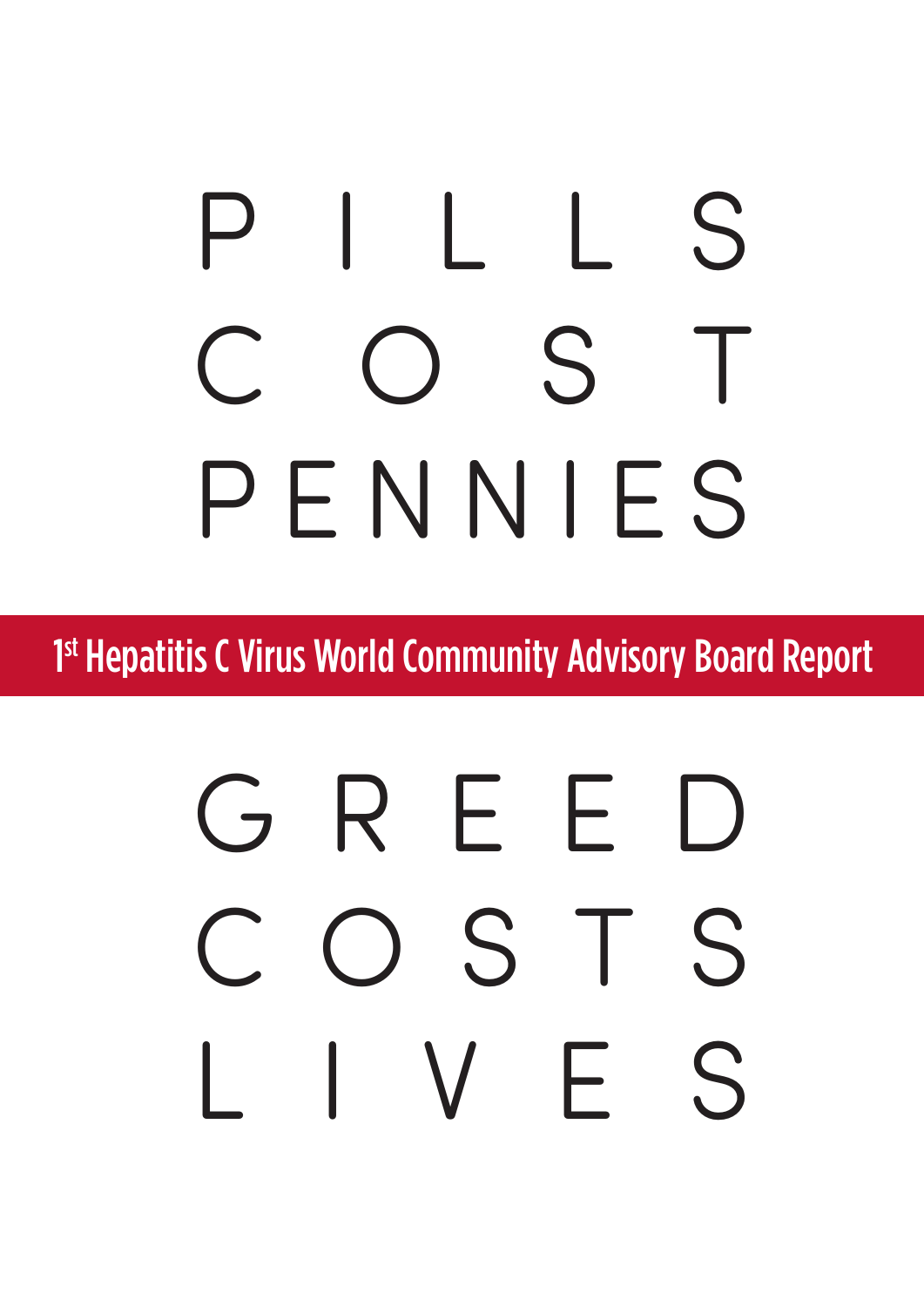

# WWW.HEPCOALITION.ORG

hepCoalition supports the development of a global advocacy movement on access to hepatitis C diagnostics, treatment and support for people living with HCV in low- and middle-income countries, particularly people who inject drugs and people living with HIV.

> hepCoalition is coordinated by Médecins du Monde and Treatment Action Group.

For more info, contact: karyn.kaplan@treatmentactiongroup.org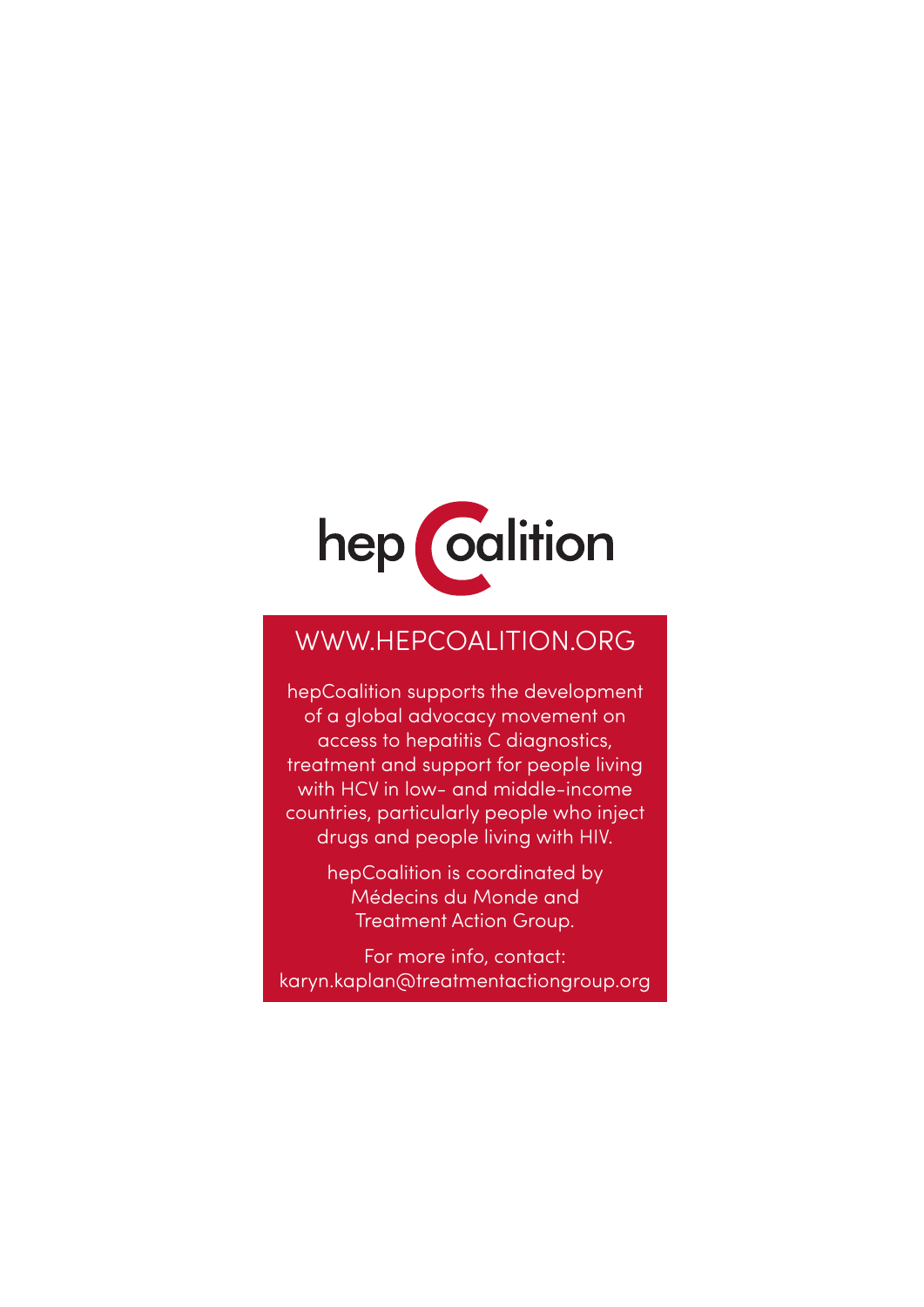# **1st Hepatitis C Virus World Community Advisory Board Report**

*If the prices [of new HCV treatments] were to be unaffordable once more in history, it would be one more scandal around inequity of access to health care.* 

—Michel Kazatchkine, United Nations Secretary–General's Special Envoy on HIV/AIDS in Eastern Europe and Central Asia

*There are many people who cannot wait [for the price to drop]… they simply have to die.* 

—Giten Kwairakpham, Treat Asia, Thailand

This report was written by Odilon Couzin and Karyn Kaplan, and edited by Andrea Benzacar, Lei Chou, and Tracy Swan.

#### ACKNOWLEDGMENTS

TAG is grateful to the following organizations for their support: the AIDS Fonds, the Asia Pacific Network of People Living with HIV/AIDS (APN+), the Global Network of People Living with HIV (GNP+), Médecins du Monde (MdM), Open Society Foundations (OSF), and the World Health Organization (WHO).

#### ABOUT TAG'S HEPATITIS/HIV PROJECT

TAG's Hepatitis/HIV Project draws from the core values and history of HIV activism, while incorporating hepatitis C–specific information into strategies targeting different constituencies, regions, and countries. The Hepatitis/HIV Project focuses on optimizing quality of, and broadening access to, HCV care and treatment for communities and individuals by continuing its domestic and international work with other activists, regulatory agencies, pharmaceutical companies, clinicians, and the patient community.



© Treatment Action Group 2014 ISBN 978-0-9895740-8-2 Permission to use w/o copyright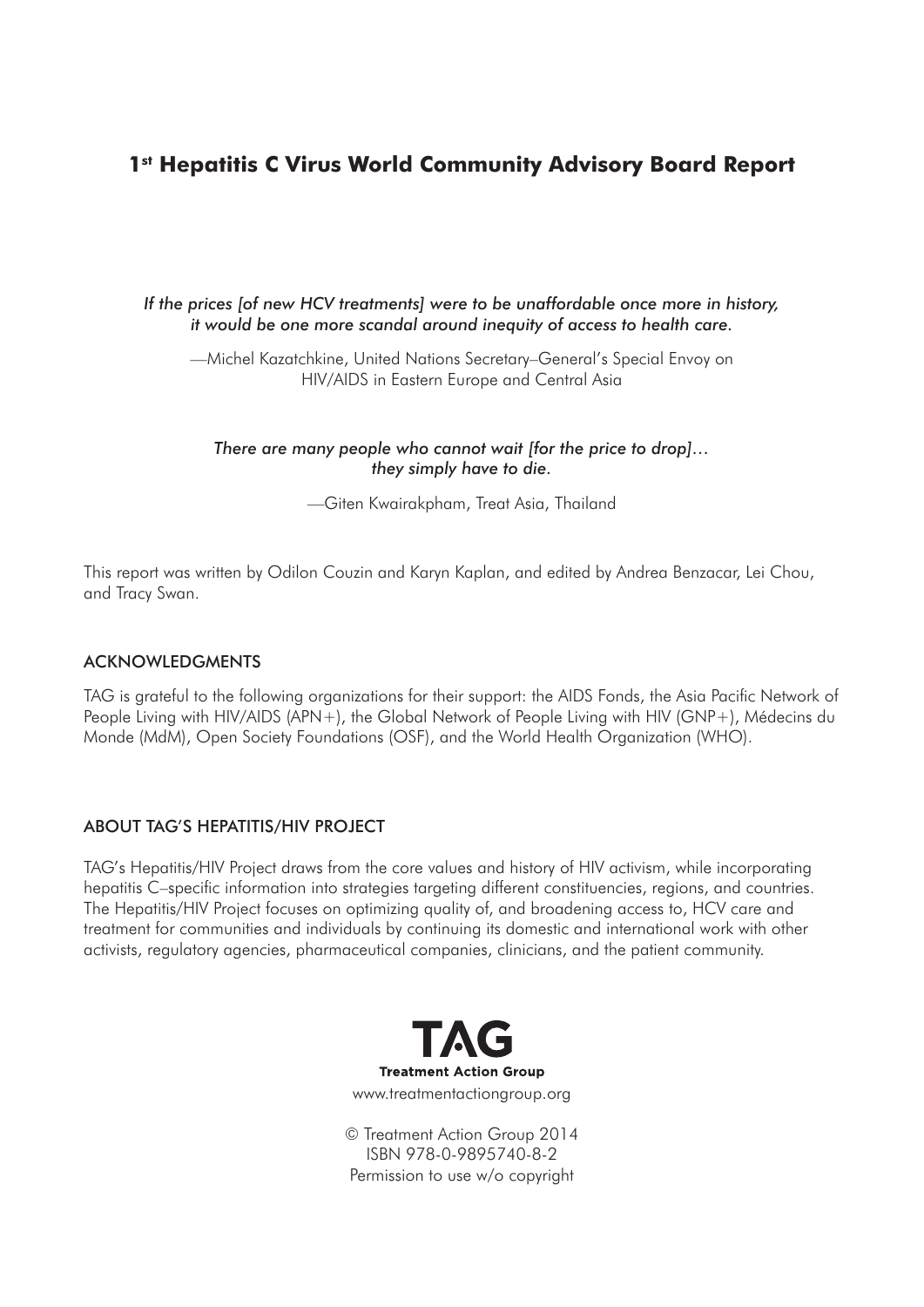# **TABLE OF CONTENTS**

| Strategies to Increase Access for PEG-IFN Biosimilars and Direct-Acting Antivirals  8 |  |
|---------------------------------------------------------------------------------------|--|
|                                                                                       |  |
|                                                                                       |  |
|                                                                                       |  |
| Meeting Part Two: Community-Industry Dialogue                                         |  |
|                                                                                       |  |
| Company Rationale for Pricing and Access Strategies                                   |  |
|                                                                                       |  |
|                                                                                       |  |
|                                                                                       |  |
|                                                                                       |  |
|                                                                                       |  |
|                                                                                       |  |
|                                                                                       |  |
|                                                                                       |  |
|                                                                                       |  |
| Appendix                                                                              |  |
|                                                                                       |  |
|                                                                                       |  |
|                                                                                       |  |
|                                                                                       |  |
|                                                                                       |  |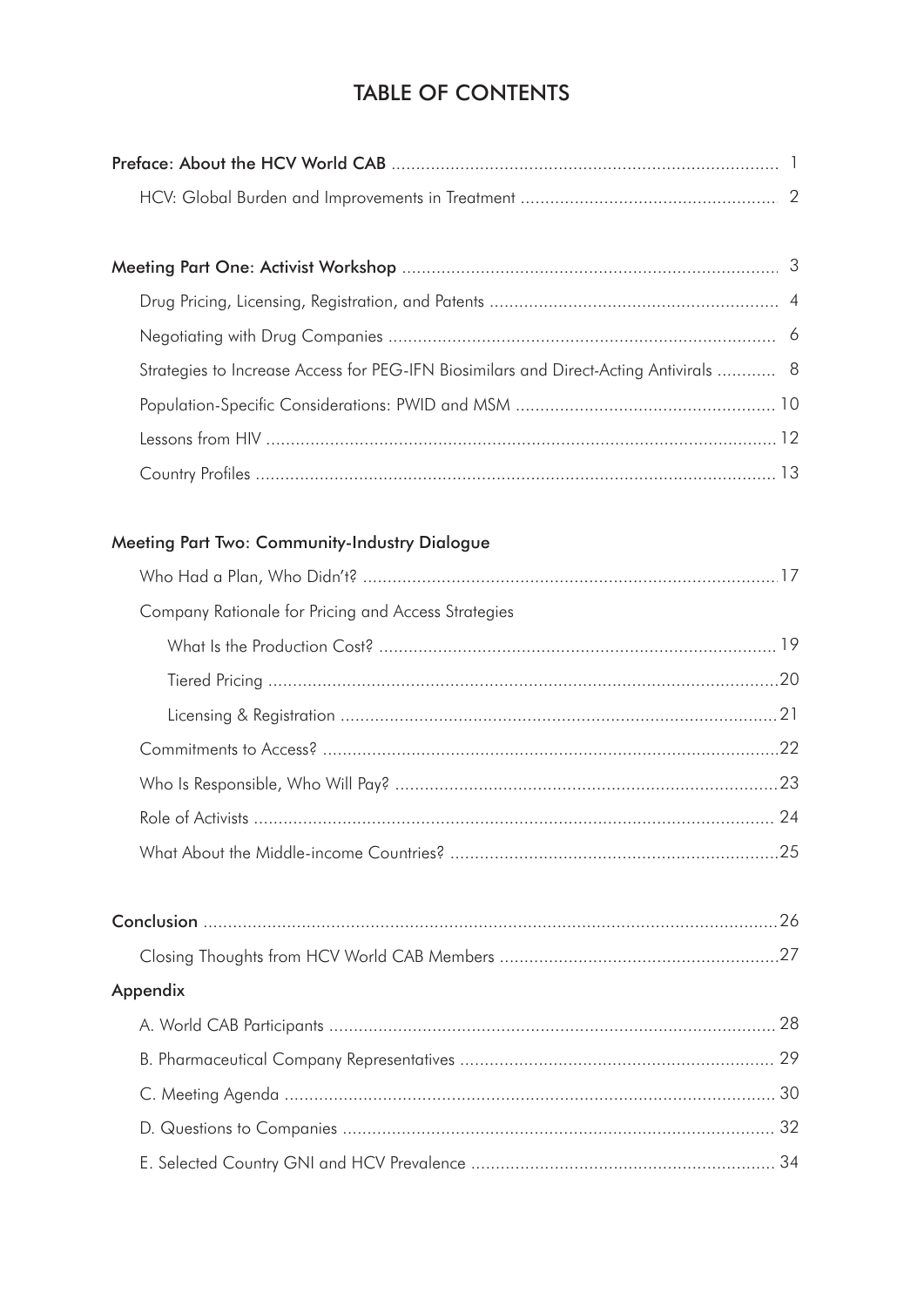# **PREFACE**

## About the Hepatitis C Virus World Community Advisory Board

Since the early years of the AIDS epidemic, people living with HIV/AIDS and their allies have organized their communities and met with drug companies, researchers, and government regulators to influence clinical trials design, policy, drug pricing, and access to treatment. The HIV World Community Advisory Board—formed by the International Treatment Preparedness Coalition—has held national, regional, and global meetings with originator and generic pharmaceutical companies since 2004. It played an instrumental role in the availability of affordable generic drugs, enabling the global scale-up of HIV treatment in developing countries.

The hepatitis C virus (HCV) World Community Advisory Board (CAB) grew from an international AIDS activist movement. The objectives of the meeting were three-fold:

- 1. To provide a forum for leading activists to learn about developments in HCV treatment and access barriers;
- 2. To find common advocacy strategies; and
- 3. To meet with pharmaceutical companies about their plans for low- and middle-income countries (LMICs).

The HCV World CAB included a broad range of activists, including people with HCV, people who inject drugs, people living with HIV/AIDS, representatives from non-governmental organizations and regional and global advocacy networks, and clinicians and researchers.

The 1<sup>st</sup> HCV World CAB met in Bangkok, Thailand, February 22–25, 2014. During the meeting, 38 activists from 22 countries held the first global LMIC-focused dialogue with pharmaceutical companies that produce HCV treatment. The meeting was co-organized by Treatment Action Group and the Asia Pacific Network of People Living with HIV/AIDS. The HCV World CAB was supported by AIDS Fonds, the Global Network of People Living with HIV, Médecins du Monde, Open Society Foundations, and the World Health Organization.

#### Participant Selection Process

Treatment Action Group established an international selection committee. The committee disseminated an application form through the international hepatitis C advocacy listserv and other networks. Applicants from LMICs were selected if they:

- worked or volunteered at a grassroots, non-governmental organization serving people living with or at high risk for HCV;
- were engaged in HCV or HIV/HCV activism for at least one year;
- demonstrated tangible leadership and achievement on HCV or HIV/HCV issues; and
- had a working understanding of hepatitis C virus pathogenesis, prevention, diagnostics, treatment, and access barriers.

Special consideration was given to people with hepatitis C or HIV/HCV, especially people who inject drugs. The committee also sought regional balance and gender parity. Activists with specific technical expertise or experience were invited as presenters.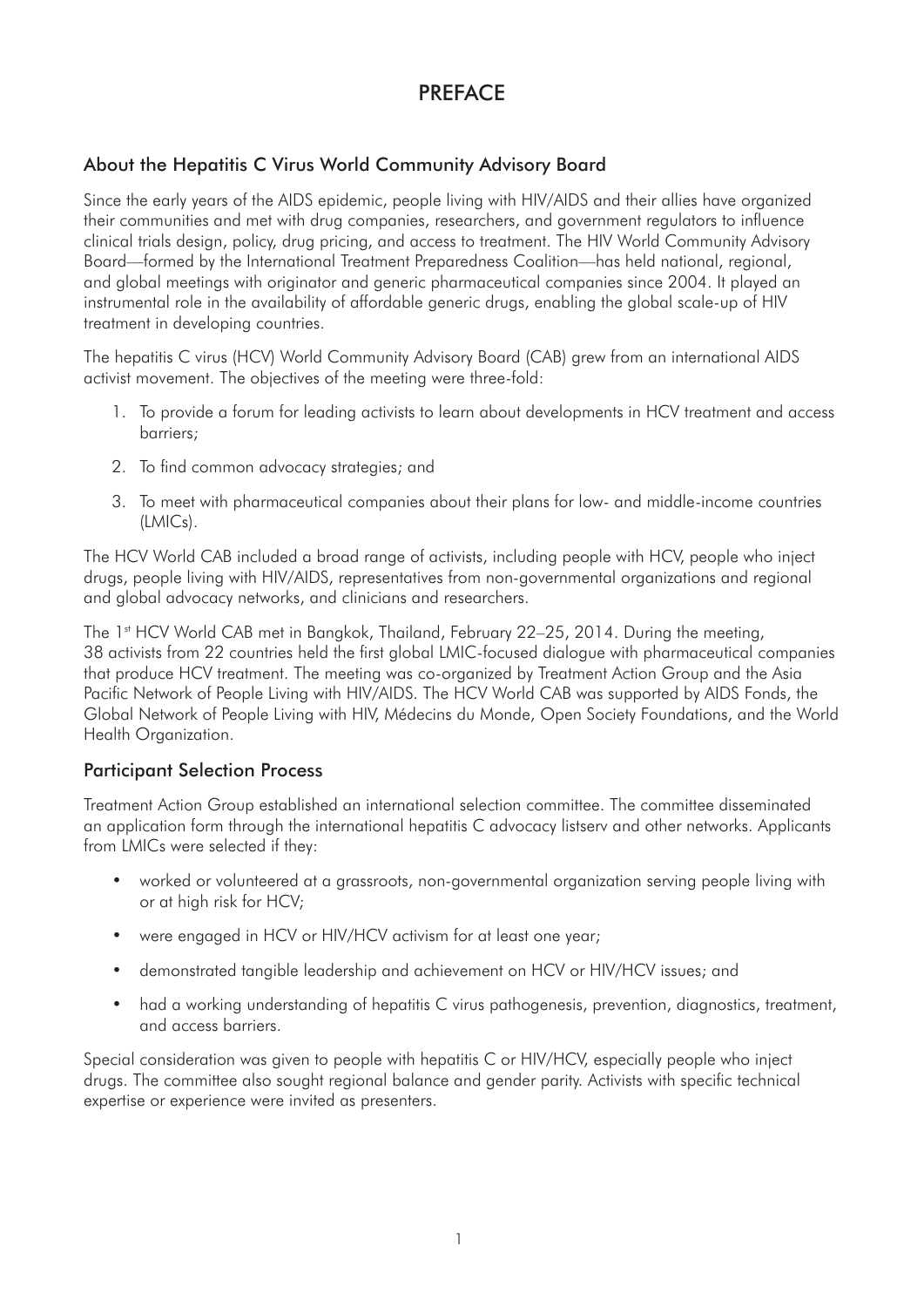## HCV: Global Burden and Improvements in Treatment

Hepatitis C is a bloodborne virus. Although HCV is both preventable and curable, 185 million people have been infected,<sup>1</sup> and 3 to 4 million more are newly infected annually. Each year, almost 500,000 people die from HCV related liver failure or liver cancer.2 HCV is most prevalent in LMICs; 72 percent of people with hepatitis C are living in middle-income countries (MICs), and 13 percent live in low-income countries (LICs).3 Most have not even been diagnosed, and have no access to HCV treatment.

Hepatitis C virus is highly prevalent among people who inject drugs (PWID). Globally, at least 10 million PWID have been infected with hepatitis C.4 Yet less than 4 percent of all PWID have access to HCV treatment, or to evidence-based harm reduction services such as needle and syringe programs or opioid substitution therapy.<sup>5</sup>

The increasing morbidity and mortality from chronic HCV has made it a priority for activists. Recent therapeutic advances have simplified HCV treatment and increased cure rates to over 90 percent, creating an opportunity for global eradication. The first all-oral, direct-acting antiviral (DAA) regimen has already been approved in Europe and the United States, and there are more DAA regimens in late-stage clinical trials. These regimens are highly effective, safe, tolerable, and do not require intensive monitoring.

The main barrier in LMICs to HCV treatment is the cost. In high-income countries (HICs), pricing for a single DAA ranges from US \$55,000 to US \$84,000. DAAs must be used in combination, so the cost of a complete regimen is even higher. Some analysts say the global market for HCV DAAs will grow to US \$18.6 billion by 2019.<sup>6</sup> Others estimate the U.S. market alone will be US \$21 billion by 2018.<sup>7</sup> Actual sales figures released in April 2014 indicate that sales for 2014 will likely surpass US \$10 billion.<sup>8</sup> far more than the amount analysts expected.

<sup>1.</sup> Mohd HK, Groeger J, Flaxman AD, et al. Global epidemiology of hepatitis C virus infection: new estimates of age-specific antibody to HCV seroprevalence. Hepatology. 2013 Apr;57(4):1333-42. Available from: http://onlinelibrary.wiley.com/doi/10.1002/hep.26141/ abstract;jsessionid=C2EF2DD38B14D060A7DE168B58AB5EB6.f02t04. (Accessed 2014 June 9)

<sup>2.</sup> World Health Organization. Fact Sheet: Hepatitis C. Updated April 2014. Available from: http://www.who.int/mediacentre/factsheets/ fs164/en/. (Accessed 2014 June 9)

<sup>3.</sup> Londeix P, Forette C. New treatments for hepatitis C virus: strategies for achieving universal access. Médecins du Monde. March 2014. Available from: http://www.hcvaction.org.uk/resource/new-treatments-hepatitis-c-virus-strategies-achieving-universal-access. (Accessed 2014 June 9)

<sup>4.</sup> Nelson PK, Mathers BM, Cowie B, et al. Global epidemiology of hepatitis B and hepatitis C in people who inject drugs: results of systematic reviews. Lancet. 2011 Aug 13;378(9791):571–83. Available from: http://www.thelancet.com/journals/lancet/article/ PIIS0140-6736%2811%2961097-0/abstract. (Accessed 2014 June 9)

<sup>5.</sup> Degenhardt L, Mathers B, Vickerman P, et al. Prevention of HIV infection for people who inject drugs: why individual, structural, and combination approaches are needed. Lancet. 2010 Jul 24;376(9737):285–301. Available from: http://www.thelancet.com/journals/ lancet/article/PIIS0140-6736%2810%2960742-8/abstract. (Accessed 2014 June 9)

<sup>6.</sup> GBI Research. Hepatitis C therapeutics in major developed markets to 2019—outstanding recent approvals and late-stage pipeline to transform clinical and commercial landscape. GBI Research. January 2014. Available from: http://www.researchmoz.us/hepatitisc-therapeutics-in-major-developed-markets-to-2019-outstanding-recent-approvals-and-late-stage-pipeline-to-transform-clinical-andcommercial-landscape-report.html. (Accessed 2014 June 9)

<sup>7.</sup> Armstrong D. "At \$84,000 Gilead Hepatitis C Drug Sets Off Payer Revolt," Bloomberg News. January 27, 2014. Available from: http://www.bloomberg.com/news/2014-01-27/at-84-000-gilead-hepatitis-c-drug-sets-off-payer-revolt.html. (Accessed 2014 June 9)

<sup>8.</sup> Armstrong D. "Gilead's Medicine Sovaldi Beats Estimates by \$1 Billion." Bloomberg BusinessWeek. April 23, 2014. Available from: http://www.businessweek.com/news/2014-04-22/gilead-beats-hepatitis-c-sales-estimates-by-1-billion. (Accessed 2014 June 9)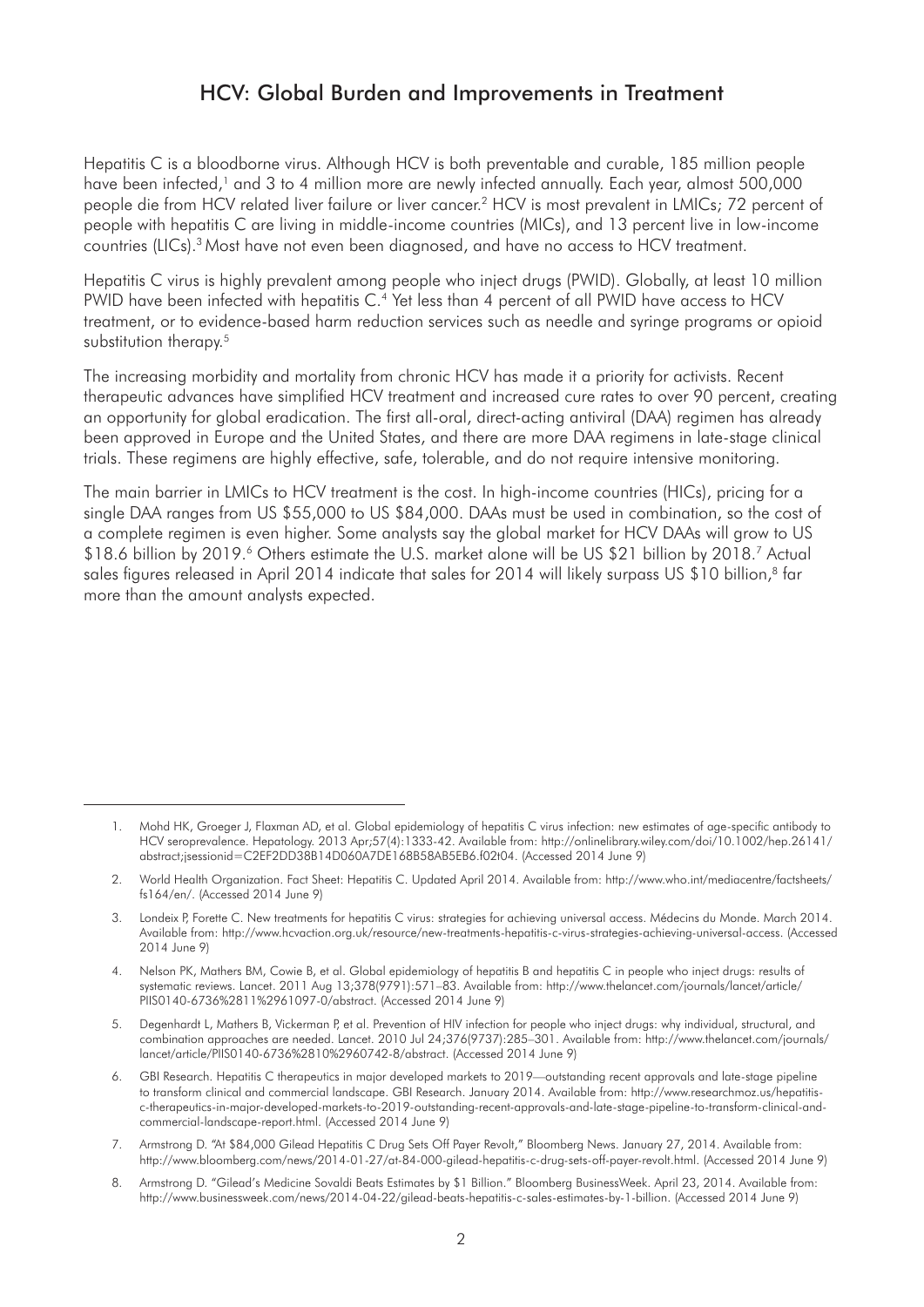# MEETING PART ONE: ACTIVIST WORKSHOP

Participants spent the initial two days conducting peer-led trainings on:

- Clinical developments in HCV treatment and diagnostics;
- Intellectual property (IP) barriers to access to essential medicines;
- Structural barriers to access in LMICs; and
- Issues facing key affected populations, in particular PWID and men who have sex with men (MSM).

## **Participant Consensus on Access Issues and Strategies**

Participants came from a wide range of countries and experiences, but shared a common goal. They gathered to advocate for universal access to the highest quality diagnostics, care, and treatment for HCV regardless of income, geographic location, drug use, or HIV status.

They agreed that countries have the right to pursue the *full range of strategies* for securing access to affordable, quality HCV DAAs, and peginterferon (PEG-IFN).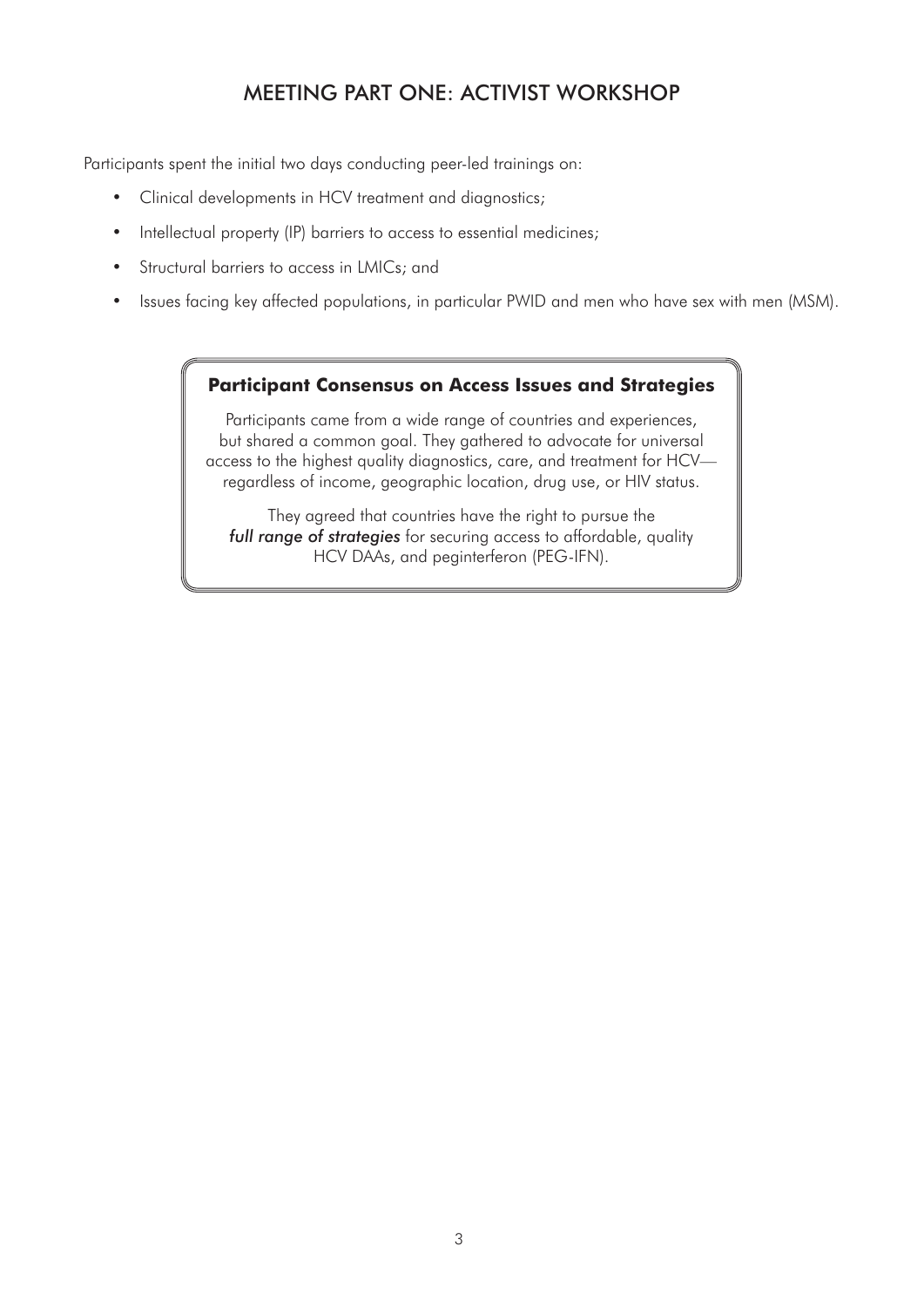## **Drug Pricing, Licensing, Registration, and Patents**

#### Pauline Londeix, Act Up-Basel

Generics have transformed the access landscape for people living with HIV/AIDS in LMICs; we also need to ensure that there are generic HCV medicines.

#### Pricing

Pharmaceutical companies sell their drugs at different prices. Higher-income countries pay higher prices than lower-income countries.

Standard pricing: The initial price set in a high-income country, the primary market where a company can make most of its profit.

Tiered pricing (also called differential pricing or marketing segmentation): Prices for low- and middle-income countries are tiered, based on gross national income (GNI) and other factors (although the formula and prices are not transparent). Tiered pricing is not determined by what is affordable for governments.

Pharmaceutical companies consider middle-income countries (MICs) as emerging markets. Yet MICs have the greatest income inequality. According to the World Bank, nearly 75 percent of the world's poorest people (earning less than US\$1.25/day) live in MICs. Tiered prices in MICs are usually too high, leaving governments unable to address large epidemics (such as HCV). When MIC governments cannot provide medicines, people must pay for them themselves.

#### Licensing

A license to produce a drug can be granted by a drug company, or by a government.

Voluntary License (VL): VLs are commercial rather than public health–based arrangements that allow pharmaceutical patent holders to control the market.

A voluntary license is granted by a pharmaceutical company that holds the patent on a certain medicine. The license allows another drug company to manufacture a generic version, in return for a fee or royalty (or at no cost), and with conditions set by the originator company. These include limiting the countries where they grant VLs, and imposing various restrictions—such as the number of people who can be treated, or where ingredients for drug production must be purchased.

If companies limit their VLs for DAAs to the same countries included in their VLs for HIV drugs, only 48 percent of people with HCV—at most—will be included in these agreements. Only 3 of the 15 highest-burden countries were included in Gilead's VL. India, home to most generic drug producers, was only included in Gilead's VLs because the patent for sofosbuvir (an HCV DAA) is being challenged there. Indian generic companies who signed VLs with Gilead cannot produce sofosbuvir, even if its patent is not granted, or revoked.

Compulsory License (CL): Governments can issue a compulsory license to allow production or importation of a generic version of a patented drug without the consent of the patent holder. A CL can be issued without prior request of a VL in certain cases, such as for public, noncommercial use in a national health care program.<sup>1</sup> This is a legal safeguard provided by the WTO's TRIPs agreement (see box on next page). In 2007, Brazil issued a compulsory license for efavirenz (a WHO recommended first-line antiretrovial [ARV]); the resulting five-year savings in Brazil exceeded US \$103 million.

However, compulsory licensing has come at great political cost to many of the LMICs that have implemented it. Countries may face political backlash, such as threats of trade sanctions or other punitive measures, usually by the U.S. government or pharmaceuticals. When Thailand moved to issue a CL for didanosine (ddI, an ARV) in 1999, the country was threatened with trade sanctions by the U.S. government. In 2007 when the Thai government issued a CL for Kaletra (an ARV), Abbott, the originator company, threatened to remove all of its products from the Thai market.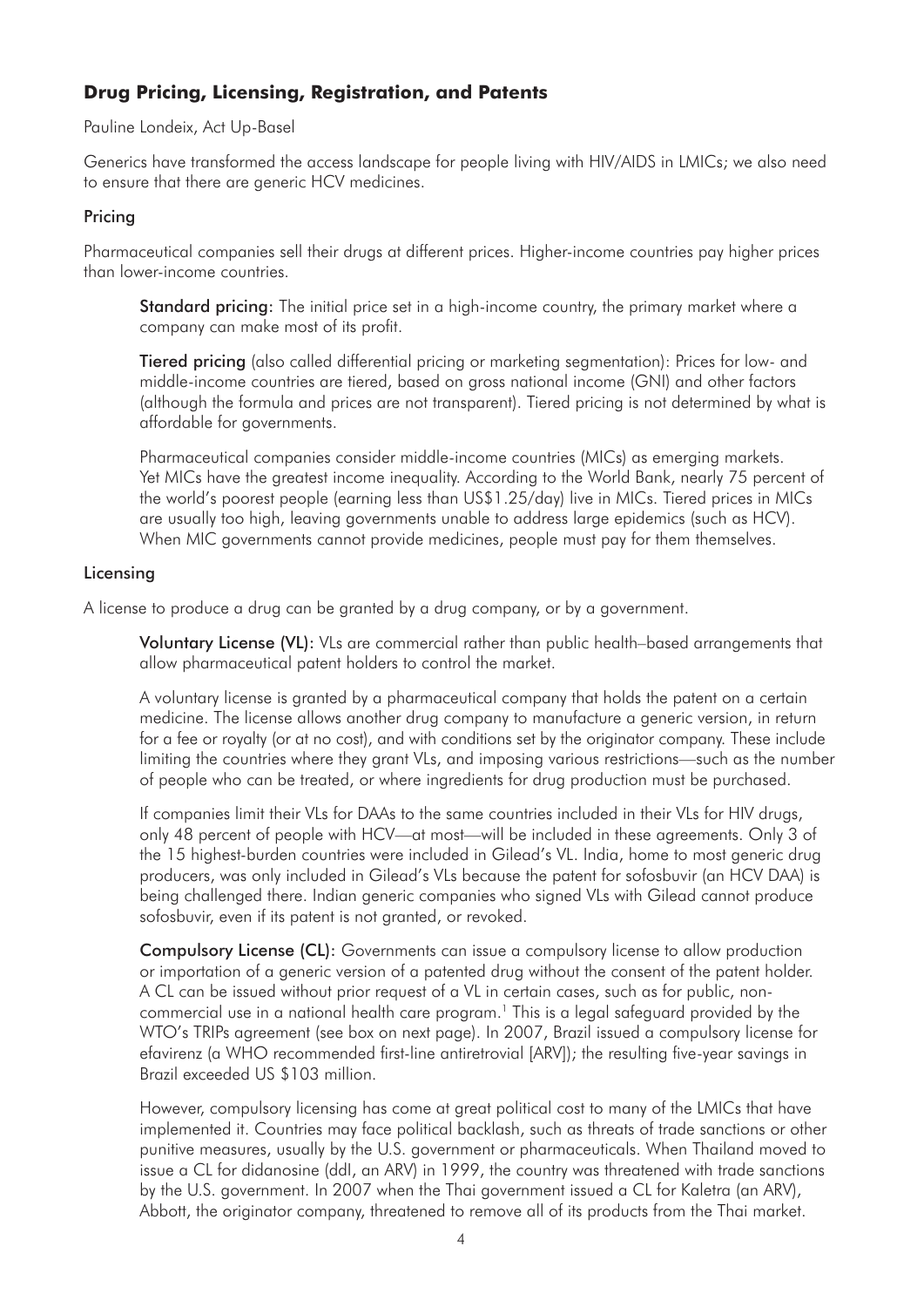## **TRIPS and the Right to Health**

The 1994 World Trade Organization (WTO) Agreement on *Trade-Related Aspects of Intellectual Property Rights* (TRIPS) required all member countries to introduce or strengthen patent protections in their national laws.

Unlike most other consumer products regulated by the WTO, access to medicines is essential to realizing the human right to health. Patents on medications limit access and keep prices high, by blocking access to generic versions for 20 years in most countries.

In 2001, activists worked with United Nations agencies to push successfully for adaptation of the *Declaration on TRIPS and Public Health* at the Doha WTO Ministerial.2 Known as the *Doha Declaration*, the document reaffirmed member countries' right to interpret TRIPS "in a manner supportive of WTO members' right to protect public health and, in particular, to promote access to medicines for all" through TRIPS flexibilities such as compulsory licensing and parallel importing (from another country where a drug is cheaper, without the manufacturer's approval), to overcome patent barriers to affordable drugs.

#### **Registration**

In order for a drug to be available in a country, the company must submit safety and efficacy data and register the drug with the regulatory authority in that country. It is an essential prerequisite for access to medications. While special authorization to use or import an unregistered drug may sometimes be requested, rules governing this process vary widely and are often very complex and only available to institutions, not individual doctors. Often, companies may delay or fail to file their drug in a country, inhibiting access.

#### Patent Oppositions

Patent oppositions are challenges to patents, either before they are granted (pre-grant opposition) or after (post-grant opposition). A country's patent office determines whether a drug—or the procedures used to make it—are sufficiently novel to warrant granting or keeping a patent under domestic law. Patent laws are different in each country. Patent oppositions are not legally possible in all countries. A successful patent opposition creates the opportunity for generic drug competition, thereby bringing down drug prices.

- In Brazil, the patent application for tenofovir (an ARV) was rejected by the patent office in 2008 (and then again in 2009 and 2011), following oppositions filed by the Brazilian Network for the Integration of People, and Fiocurz, a think tank attached to the Brazilian Ministry of Health. A generic version of tenofovir was introduced in 2011, sold at slightly more than half Gilead's price to the government (US \$1,380).
- In India, the Indian Network for People Living with HIV/AIDS (INP+) and the Delhi Network of Positive People (DNP+), with the support of a group of lawyers, filed an opposition to Gilead's patent on tenofovir. In September 2009, the Indian Patent Office revoked Gilead's patent.
- On November 25, 2013, the Initiative for Medicines, Access & Knowledge (I-MAK) filed a patent opposition to sofosbuvir (an HCV DAA) with the Kolkata Patent Office in India. The opposition contends that sofosbuvir, despite its real therapeutic value for people with HCV, does not represent a "novelty" as defined by national patent laws in some countries, including the Indian patent act, and thus should not be granted a patent.

<sup>1.</sup> World Health Organization. Trade, foreign policy, diplomacy, and health. Glossary of globalization, trade and health terms; licenses. Available from: http://who.int/trade/glossary/story063/en/. (Accessed 2014 June 9)

<sup>2.</sup> World Trade Organization. Declaration on the TRIPS agreement and public health. November 2001. Available from: http://www.wto.org/ english/thewto\_e/minist\_e/min01\_e/mindecl\_trips\_e.htm. (Accessed 2014 June 9)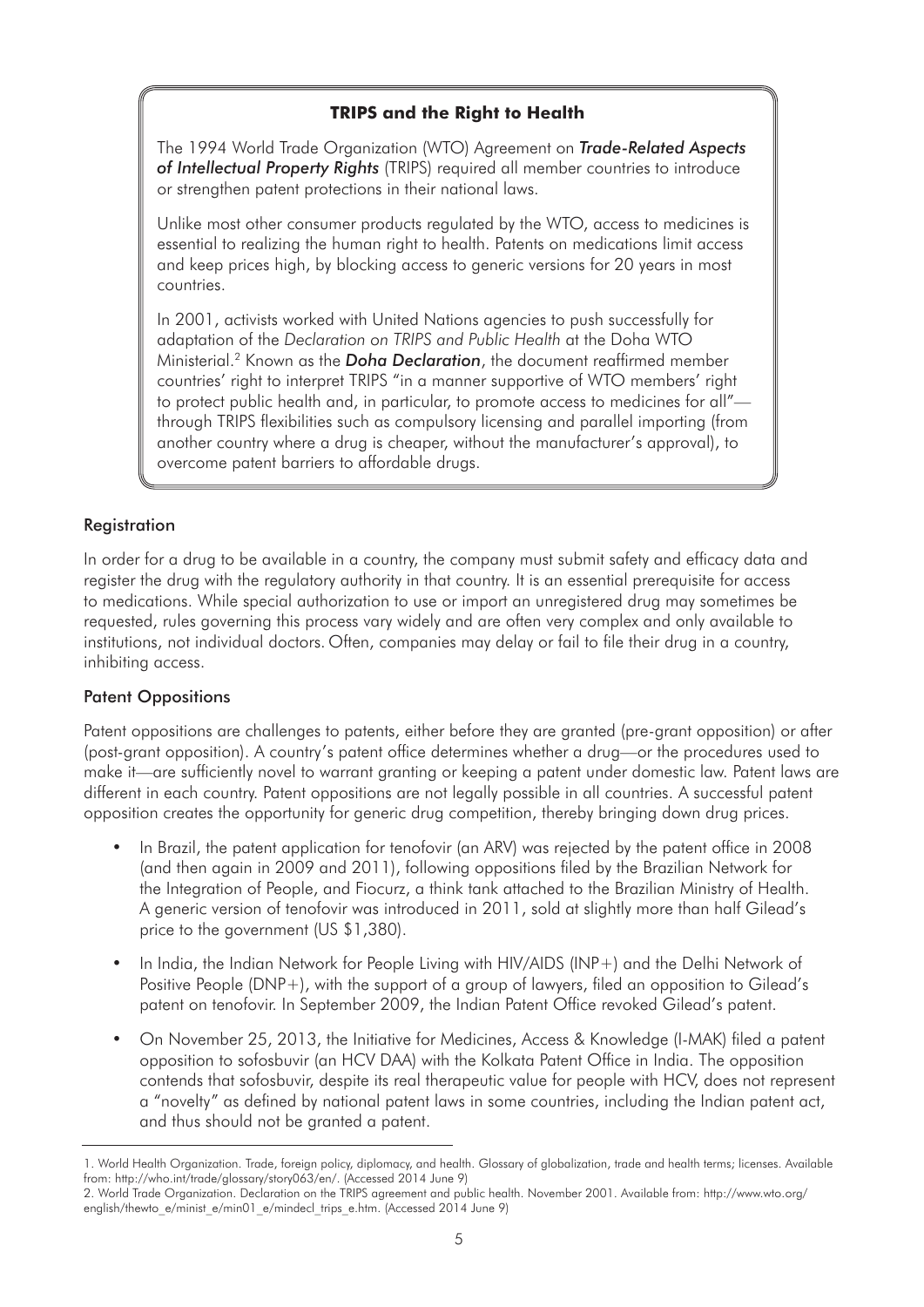## **Negotiating with Drug Companies**

## Experiences from the Eastern Europe and Central Asia (EECA) CAB

Sergey Golovin, International Treatment Preparedness Coalition–Russia (ITPC-ru)

In order to familiarize all meeting participants with the World CAB model, Sergey Golovin presented EECA region's philosophy, methodology, and experiences with the CAB process. He introduced a few core principles:

- CAB meetings are opportunities for activists to learn about a range of medical, IP, and other information to help their work.
- Treatment activists are stronger when acting in unison; CAB meetings can facilitate both collaboration and information sharing.
- • Countries often face similar problems, such as low coverage for PWID, high drug prices, etc.
- Regional activism can sometimes be more effective than individual country–based action.

Using the examples of five EECA regional CAB meetings held between 2011 and 2013, Golovin spelled out detailed rules and protocols for conducting CAB meetings, including the need for pre-meeting trainings on basic issues (such as current developments in drug research, price, etc.), the importance of maintaining a unified community voice during discussions with pharmaceutical companies, and the importance of formulating a final statement expressing community views on the discussions. The presentation concluded with four key "lessons learned" for participants:

- 1. Never overestimate the knowledge of pharmaceutical companies.
- 2. Never underestimate the power of joint efforts.
- 3. Public vs. confidential—transparency is powerful.
- 4. Try different approaches—sometimes you just never know what is going to work.

#### Experiences from the Asia Pacific CAB

Shiba Phurailatpam, Network of PLHIV living in the Asia Pacific region (APN+)

From the Asia region, Shiba Phurailatpam presented the network's recent experience negotiating with pharmaceutical companies, and ongoing advocacy targeting both companies and governments to lower prices and increase access to peginterferon (PEG-IFN).

Each country is different, but there is one thing they have in common: most will say "we can't afford it". To overcome this resistance, activists have been pushing for a US \$1,000 target price for a full course of PEG-IFN. Though Thailand had recently negotiated a price of US \$4,800 for 48 weeks, prices in Indonesia and other countries were much higher. APN+ took a three-pronged approach to its advocacy for access to affordable treatment:

- APN+ negotiated with Merck, Roche, and Indian generics companies for an NGO price between US \$1,000 and US \$2,000.
- At the same time, they approached governments to advocate for accelerated screening within affected communities (such as PWID in Northeastern India) and larger HCV treatment budgets.
- Finally, they initiated discussions with a number of Indian companies capable of producing a PEG-IFN biosimilar (see biosimilars on page 8).

These discussions are ongoing, and will hopefully lead to an affordable and sustainable source of treatment for people in India, and possibly other countries in the region.

Shortly before the World CAB meeting, Merck staff contacted APN+ to inform them that at least some of the countries in the region would be eligible for a discounted price of US \$41/vial (or US \$1,968 for a full course of treatment).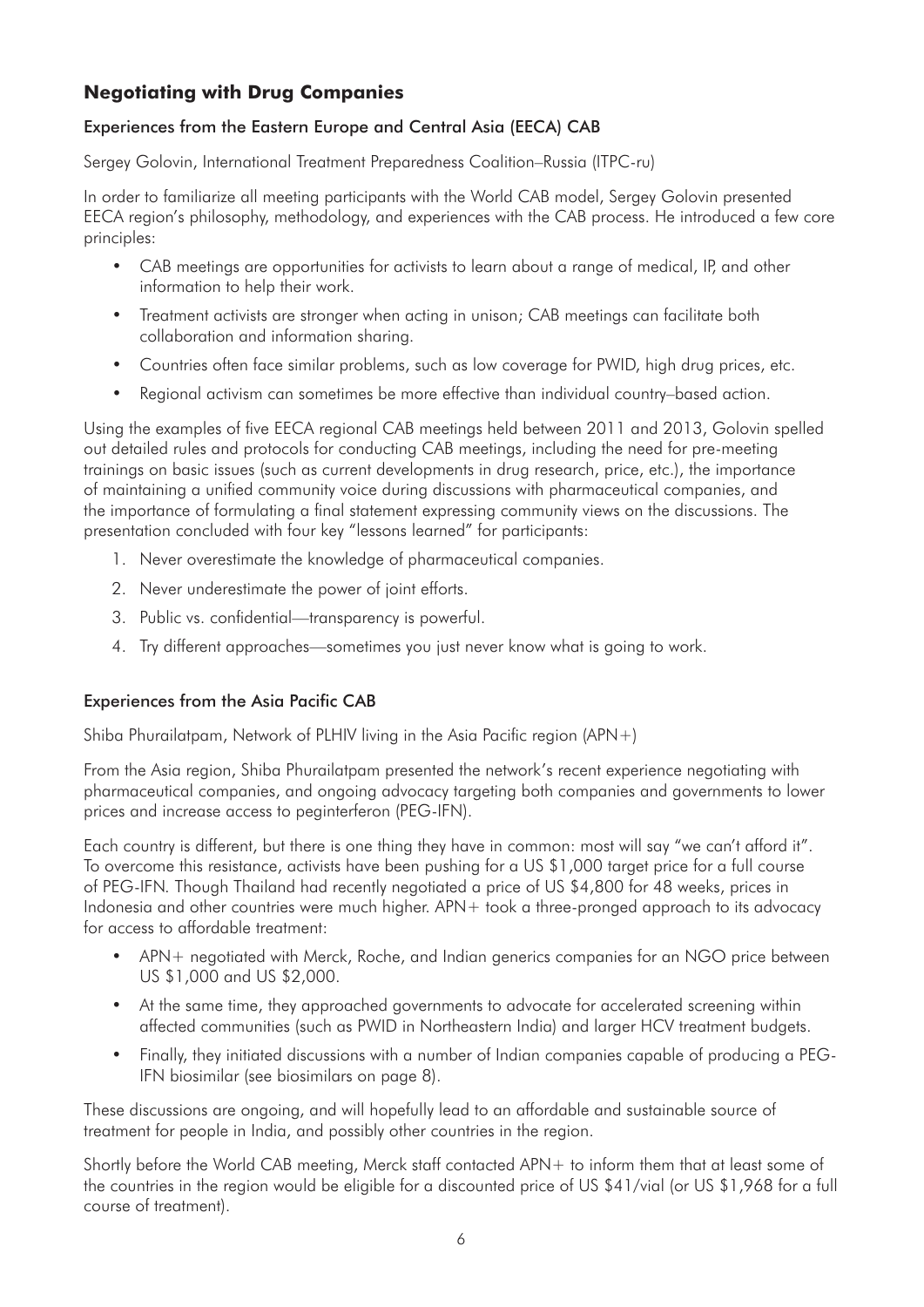### Preparing for Drug Company Meetings

Simon Collins from HIV i-base and Tracy Swan from the Treatment Action Group described the value of CAB meetings for activists:

- We can get data.
- We can get our messages across.
- We can educate them—they are not connected to or in touch with community—sometimes this will change their behavior.
- We can put them on the spot, to clarify their position.
- We can create pathways for follow-up on specific issues for specific countries.

They stressed the importance of presenting a united front during the meeting, rather than making countryspecific requests, and suggested a strategy: framing direct questions around 5 key LMICs (selected by the group) to get specific information. These included:

- Are you planning to use tiered pricing for DAAs? Where and how?
- Which ministers/departments of health have you met with?
- Who else are you planning to meet with?
- Will you release country-specific DAA pricing?
- Are you planning to locally manufacture in LMICs?
- Which companies do you plan to work with, and where?
- Can you tell us the price/price range set for each drug?
- Are you working with the Medicines Patent Pool (MPP)?
- Are you using other mechanisms?
- Which countries would be covered by your voluntary licenses (VLs)?
- What happens if I'm not in one of those countries?
- Why aren't you including our 5 key countries?
- What are your marketing plans?
- What percentage of the US \$20 billion dollar market share do you expect by 2019?
- What is the global sales data on your approved DAAs?
- How much profit will be enough?
- Is there a ceiling where you would relax access in advance of patent expiry?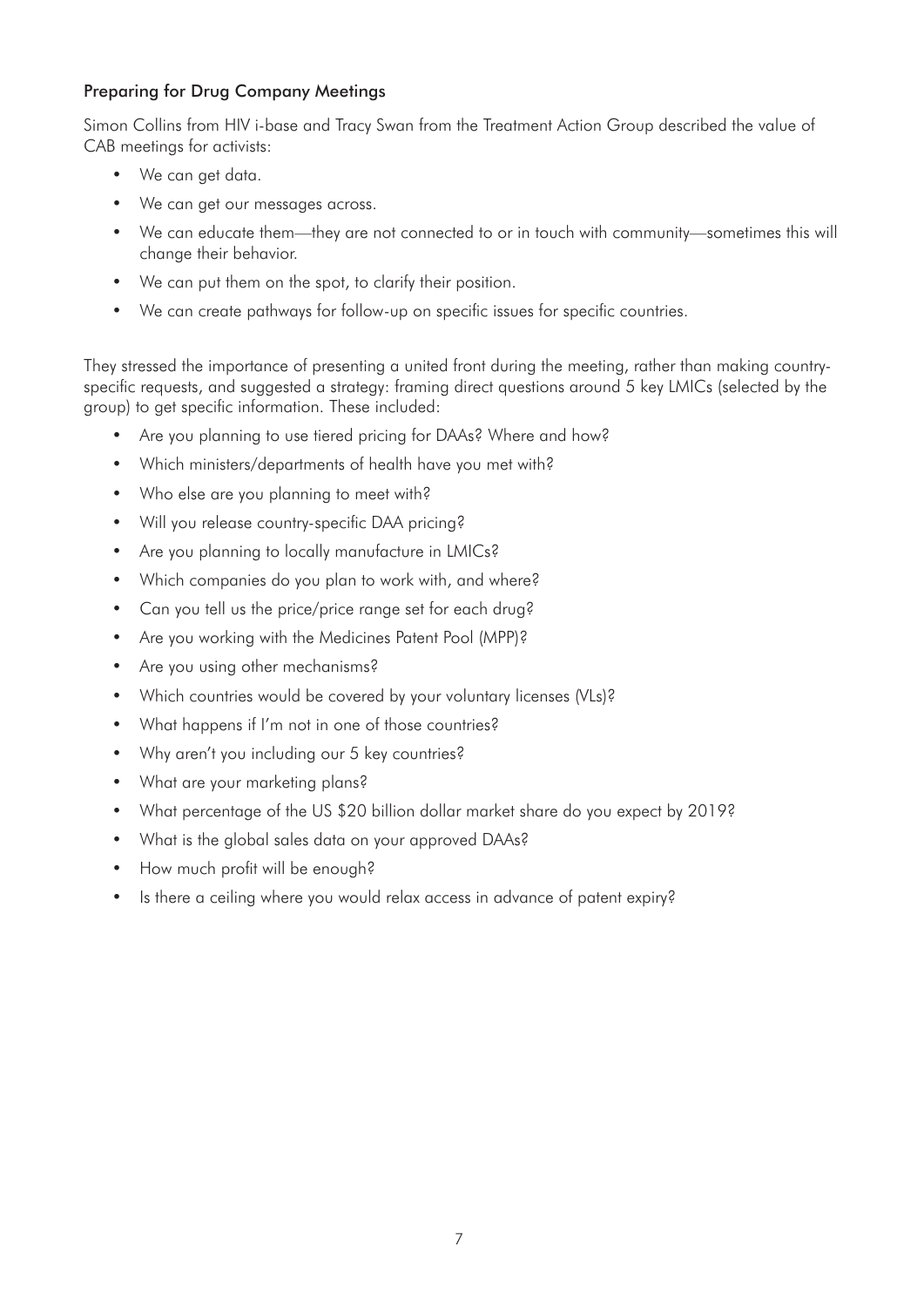## **Strategies to Increase Access for PEG-IFN Biosimilars and DAAs**

Azzi Momenghalibaf, Open Society Foundations (OSF)

#### PEG-IFN Biosimilars

Peginterferon (PEG-IFN) is a biologic rather than a chemical. Biologics must be produced in living cells. There are two branded versions of PEG-IFN, produced by Roche and Merck. Generic versions of biologics are known as biosimilars; there are also alternative formulations of approved biologics.

PEG-IFN is still important for treating HCV in some places. In LMICs, the price of PEG-IFN varies, but is often far too expensive for people to pay for themselves, or for many of their governments to provide. Biosimilar competition is needed to lower prices and increase treatment access.

Assessing the quality, safety, and efficacy of biosimilars—and proving they do the same job as the original—is a challenge. The alternative versions of PEG-IFN that we know of will never meet the current E.U. or U.S. biosimilar regulatory guidelines, which require almost the same data package (i.e., phase III comparative clinical trials) as what the originator companies submitted for approval.

Activists have been calling on the U.S. Food and Drug Administration (FDA), the European Medicines Agency (EMA), and the World Health Organization (WHO) to help create a clear and simple pathway to approval, assess quality of biosimilar and alternative formulations, so that there will be access to affordable versions of these products in LMICs.

Potential solutions being explored by activists in different countries include:

The Risk-Benefit Analysis approach: Pushing for regulatory approval by a non-E.U. country with a reliable regulatory body (i.e., Brazil) that might be open to a less stringent standard than E.U./U.S.

Seeking WHO prequalification and guidance: WHO could develop and provide guidance on the quality of biosimilars to purchasers (such as national governments), as they currently do with other pharmaceutical products. The WHO can facilitate prequalification of biosimilars and alternative versions of biologic drugs according to standards they set, including ensuring biologic manufacturers' compliance with Good Manufacturing Practices (GMP).

#### Direct-Acting Antivirals (DAAs)

Tracy Swan, Treatment Action Group

There are many oral DAAs in development for HCV treatment. DAAs need to be used with other drugs. DAA combinations have been safe and highly effective in clinical trials—with few side effects. There are four classes, or families, of HCV DAAs in development: protease inhibitors, NS5A inhibitors, non-nucleoside polymerase inhibitors, and nucleoside/tide polymerase inhibitors. Each targets a specific step in the HCV lifecycle.

DAAs simplify hepatitis C treatment; ideally, regimens will be safe, simple, and short-course ( $\leq 12$  weeks), and:

- effective against all HCV genotypes, and for people with cirrhosis;
- easily co-administered with other commonly used medicines (such as TB drugs, ARVs, and opioid substitution treatment); and
- require limited monitoring during and after treatment.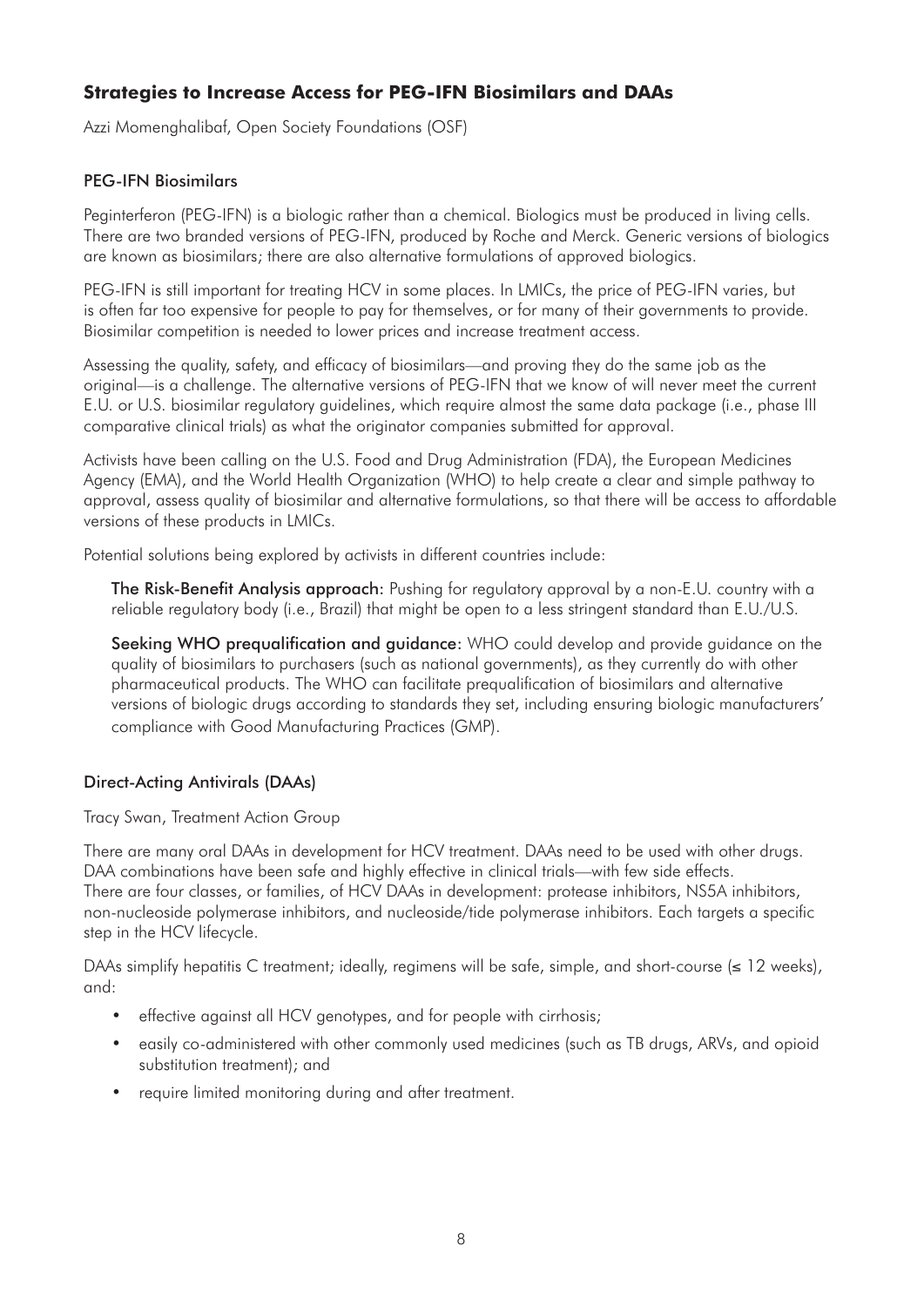Knowing country-specific information (such as the most common genotypes, availability of diagnostics, and capacity of the health care system) is critical. Not all DAAs are the same: some require expensive testing before they can be used, or are only effective for certain HCV genotypes. Information about DAAs in HCV genotypes 4, 5, and 6 (which are common in LMICs) is inadequate; less than 30 people with genotype 5 or 6 have been included in HCV treatment trials to date; only a few small trials are being done in genotype 4.

|                 | <b>PEG-IFN/RBV</b>        |             | <b>DAAs</b>               |           |
|-----------------|---------------------------|-------------|---------------------------|-----------|
| <b>Genotype</b> | <b>Treatment duration</b> | Cure rate   | <b>Treatment duration</b> | Cure rate |
|                 | 48 weeks                  | Approx. 50% | 8-12 weeks                | >95%      |
|                 | 24 weeks                  | 78%         | 12 weeks                  | 88-97%    |
|                 | 24 weeks                  | 63%         | 24 weeks                  | 85-89%    |
|                 | 48 weeks                  | 50%-70%     | 12-24 weeks               | 79-93%    |

DAAs vs. PEG-IFN/RBV treatment duration and cure rates, by genotype

Access to HCV treatment will require:

- Fighting for PEG-IFN to save the lives of people who need to be treated now, and lay the groundwork for large-scale HCV treatment implementation. The availability of biosimilars, new DAAs, and patent expiry may lower prices.
- Picking simple DAA regimens with less monitoring requirements to facilitate treatment scale-up. But with no competition, prices will be high.
- Bargain hunting—some companies will be sensitive to competition, since they may only have a single DAA, or they may face a crowded market of competing DAAs.

## **Why sofosbuvir?**

Gilead's DAA, sofosbuvir, an NS5B nucleotide polymerase inhibitor, is the backbone of many oral HCV regimens in clinical trials. It can be used—with other drugs—in all HCV genotypes. Sofosbuvir-based treatment is shorter (6 to 24 weeks), simpler (requires less monitoring), more effective, safer, and has fewer—and milder side effects than PEG-IFN and RBV. Some sofosbuvir-based trials have resulted in cure rates of up to 100% in some groups. Impressive clinical results from other DAAs continue to be reported, but to date sofosbuvir appears to be the strongest candidate for a "backbone" drug.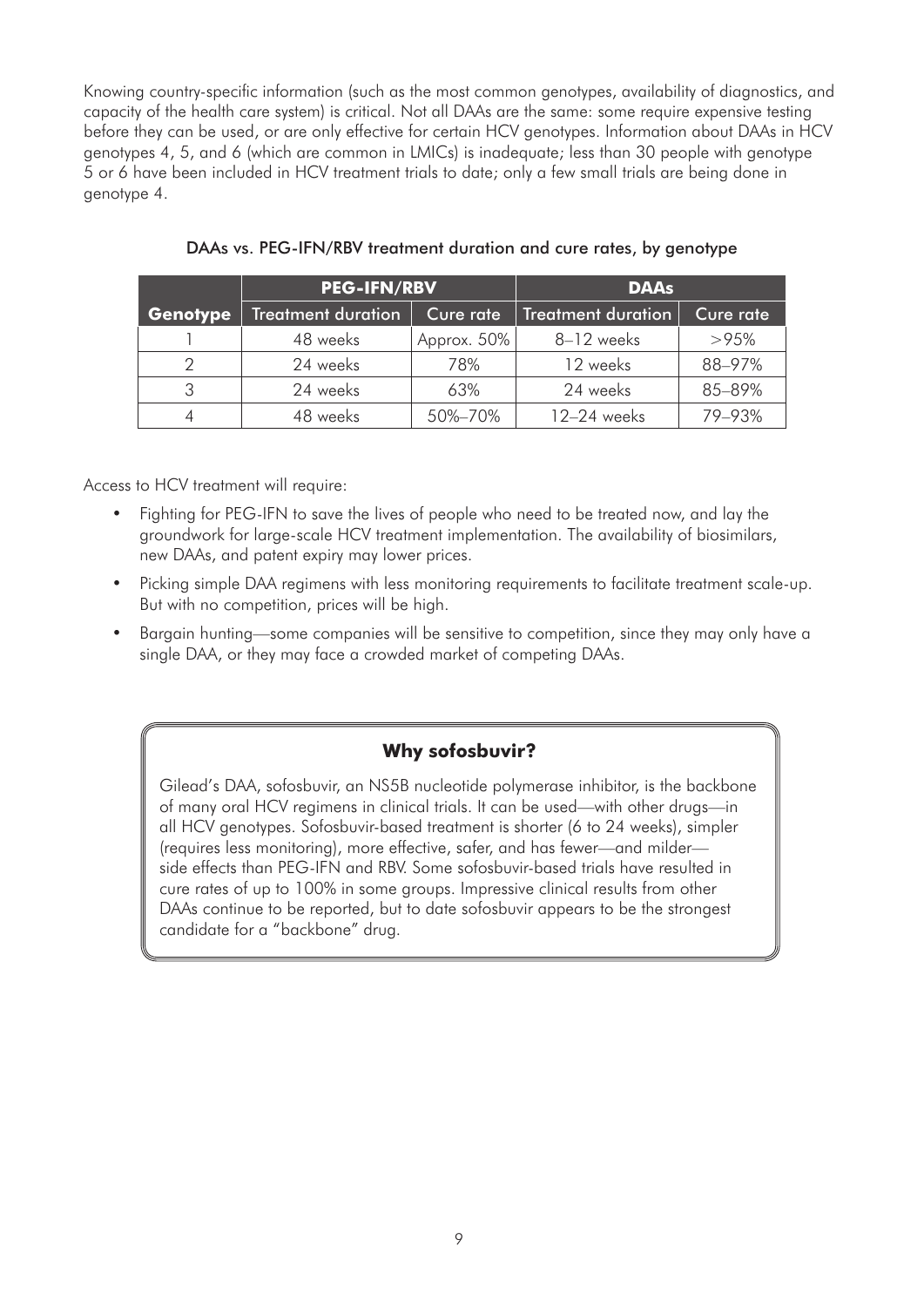## **Population-Specific Considerations**

#### People Who Inject Drugs (PWID)

Jude Byrne, International Network of People who Use Drugs (INPUD)

HCV has had the heaviest impact on the community of PWID: an estimated 10 million PWID are living with HCV, an infection rate of 67%. Among PWID, the HCV epidemic is more than 30 years old.

Formerly known as "non-A, non-B hepatitis" (NANB), HCV was only recognized as a distinct strain in 1988. During the 1980s, Australian PWID were regularly screened for hepatitis, and told if they had HBV or NANB infection. No one seemed to care, certainly not doctors or treatment agencies, and so PWID assumed there were no significant health implications. While it may not have been well recognized, it swept through PWID communities.

HCV wasn't appreciated or understood by researchers, gastroenterologists, or government health agencies; PWID felt that they had dodged a bullet if they were only infected with HCV and not also HIV. This was reinforced by doctors and policymakers' general lack of awareness or attention to the implications of HCV infection. This ignorance was compounded by historical stigma, discrimination, and neglect of PWID.

The HCV epidemic among PWID represented a culture of inaction within the government and medical community over a 20-year period, bordering on criminal negligence.

Unlike with HIV, once the blood supply was properly screened, continuing HCV transmission was largely contained within the PWID community, so there was little perceived public health pressure to address the needs of PWID at the policy level.

#### Men Who Have Sex with Men (MSM)

Noah Metheny, Policy Director, MSM–Global Forum

HCV is easily transmitted via blood-to-blood contact, but it is unclear how easily it is spread through sexual contact. Among MSM, research shows that those who are HIV-positive and have condomless anal sex are at greater risk for HCV, since immune deficiency or genital ulcer disease (e.g., herpes lesions) may be present. Additional factors are believed to be group sex, fisting, and use of non-injection drugs, including cocaine and methamphetamine.

Recently, there were reported outbreaks of sexually transmitted HCV among HIV-positive MSM in Europe, the U.S., and Australia, including:

- 1. In New York City, from 2005 to 1010, 74 HIV-positive MSM with no history of injecting drugs tested positive for HCV.
- 2. In Providence, Rhode Island, Miriam hospital started testing all HIV-positive patients for HCV, and found a 9% prevalence rate among 150 HIV-positive MSM in six months.
- 3. A Dutch study found HCV infection rates among HIV- positive MSM rose from 1-4% in 2000 to 21% in 2008.
- 4. Overall European HCV prevalence is 6.6% among HIV- positive MSM, with a prevalence of 7.2% in the U.K.

Screening and prevention guidelines specifically for viral hepatitis and MSM are not widely available, as few studies have been conducted on this issue. Even in the U.S., all MSM are screened and tested for chronic HBV on an annual basis at the very least, but only some are tested for HCV.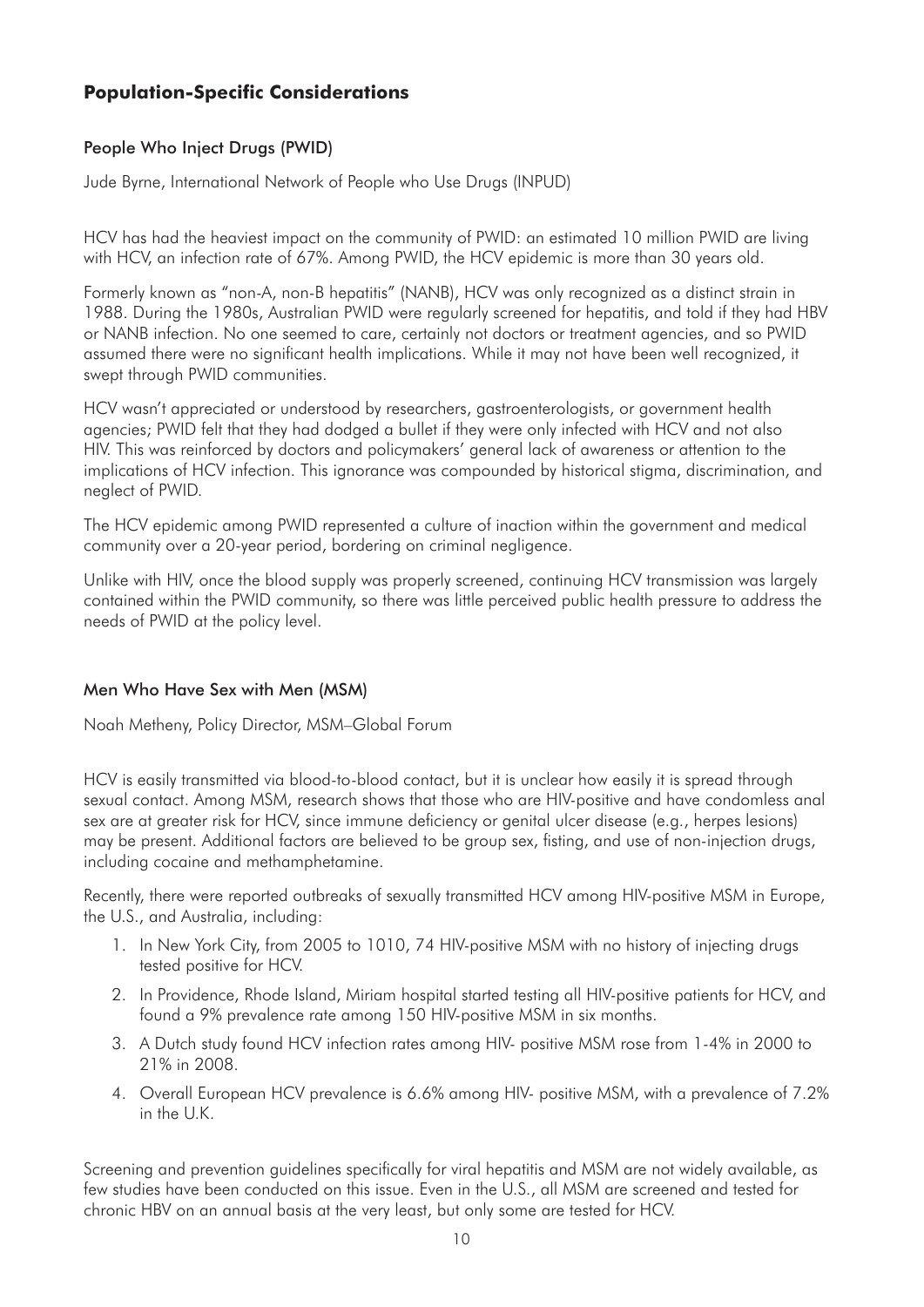#### A call to action:

Urgent advocacy was needed to raise awareness of HCV among MSM, and to include MSM in the growing advocacy movement around HCV testing and treatment access.

- Screening and treatment for HBV and HCV, and HAV/HBV vaccination should be included in the minimum service package for MSM.
- Health providers working with MSM need to be provided training and education around viral hepatitis and comorbidity of HIV.
- MSM communities need to get involved in HCV advocacy.
- Research gaps should be addressed—there's not enough research or research funding aimed at HCV or HIV/HCV among MSM.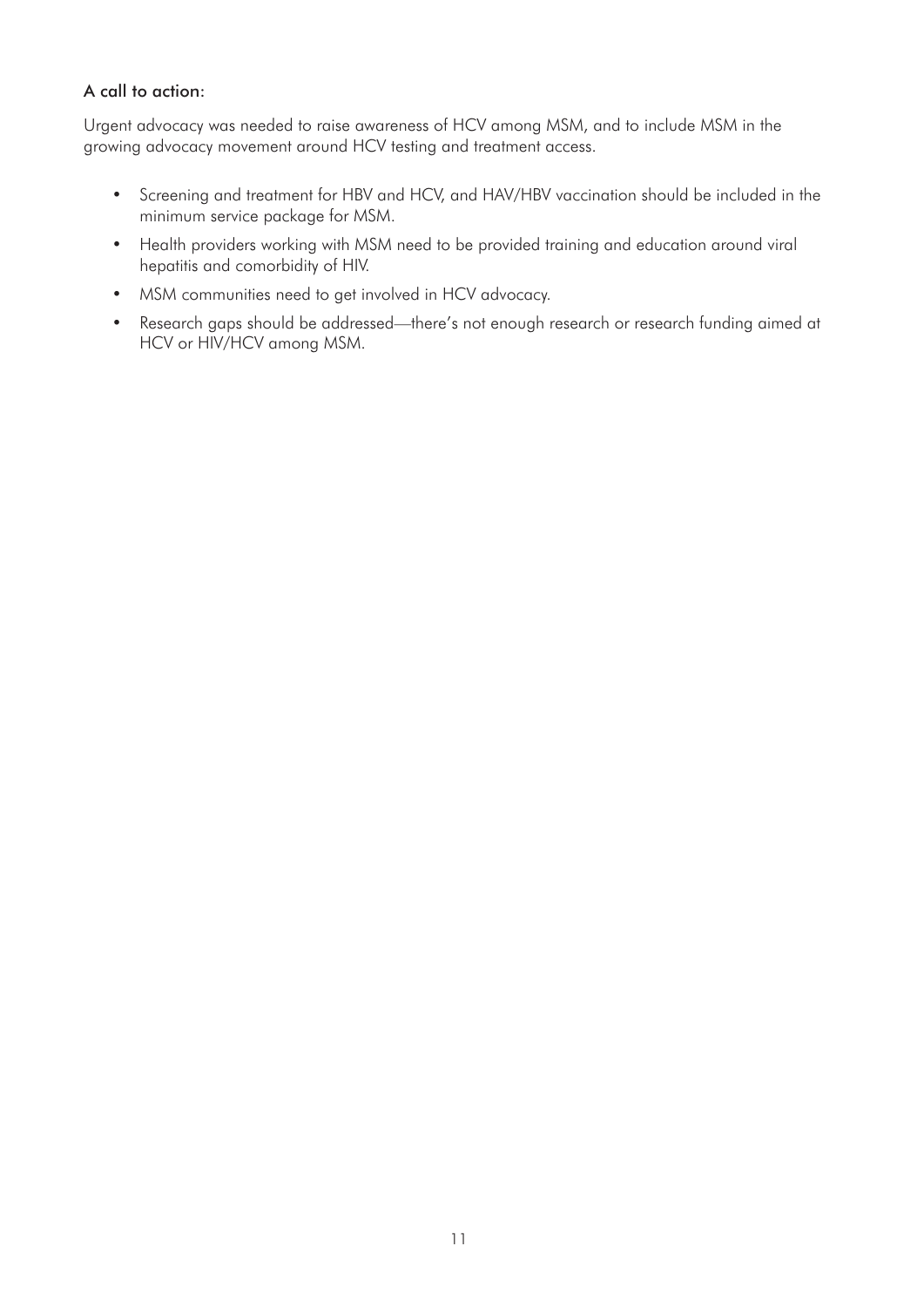## **Lessons from HIV**

Participants at the HCV World CAB agreed that many of the lessons from the HIV/AIDS treatment advocacy movement were relevant to ensuring universal access to HCV treatment. Civil society mobilization and involvement in all aspects of policymaking and programming were critical to widespread access to affordable, quality-assured generic ARVs. Many of the experienced AIDS activists at the HCV World CAB were aware of tactics that pharmaceutical companies had used to limit access to lifesaving ARVs in LMICs:

- Delaying or failing to register a drug in every country (without registration, neither the originator nor the generic version can be sold);
- Filing multiple patents to block the market for generics, without having any intention of selling their drug in that country;
- Use of tiered pricing and restrictive voluntary licensing, both of which delayed or prevented access to affordable generics ARVs for millions of people; and
- Opposing compulsory licenses.

Pharmaceutical companies are poised to use these same tactics to block affordable generic HCV treatment, as they have done with ARVs, to the detriment of hundreds of millions of people.

#### Generic ARVs

The availability of generic HIV medications has been—and continues to be—critical to bringing down prices. Generic fixed-dose combinations have made lifesaving treatment available to people living with HIV/AIDS in resource-limited settings. Generics reduced the price of a first-line ARV combination by 99% within a decade (from US \$10,000 to under US \$100 per person per year).<sup>1</sup>

Multinational companies have used many strategies to undermine generic drug competition. Where they cannot prevent generics production through patents or other means, they often lower their price to match or nearly match a generic drug price. Although this does lower prices in the short term, it is a fundamentally anti-competitive practice that deprives generics companies of the profits that they need to continue operating, and is a disincentive to producing generic drugs in the future.

Companies have used other, more aggressive measures to block access to generics. For example, Novartis challenged the rejection of a patent for its cancer drug Gleevec (imatinib) in India, by attacking the constitutional validity of the health protection provision (section 3d) in the Indian patent law. The Indian Supreme Court rejected the company's challenge in 2013.

*It's always useful to tell history the way it actually happened…It WAS generic competition… the history of HIV shows that is what drives down prices, and that is what increases availability. But it's not just prices, it's where you can get the drugs out to, it's distribution, it's everything...but for us the history of the HIV movement is precisely that: generics.*  —Kajal Bhardwaj, India

<sup>1.</sup> Médecins Sans Frontières (MSF). Untangling the web of antiretroviral price reductions, 16th Edition. July 2013. Available from: http://www. msfaccess.org/sites/default/files/AIDS\_Report\_UTW16\_ENG\_2013.pdf. (Accessed 2014 June 9)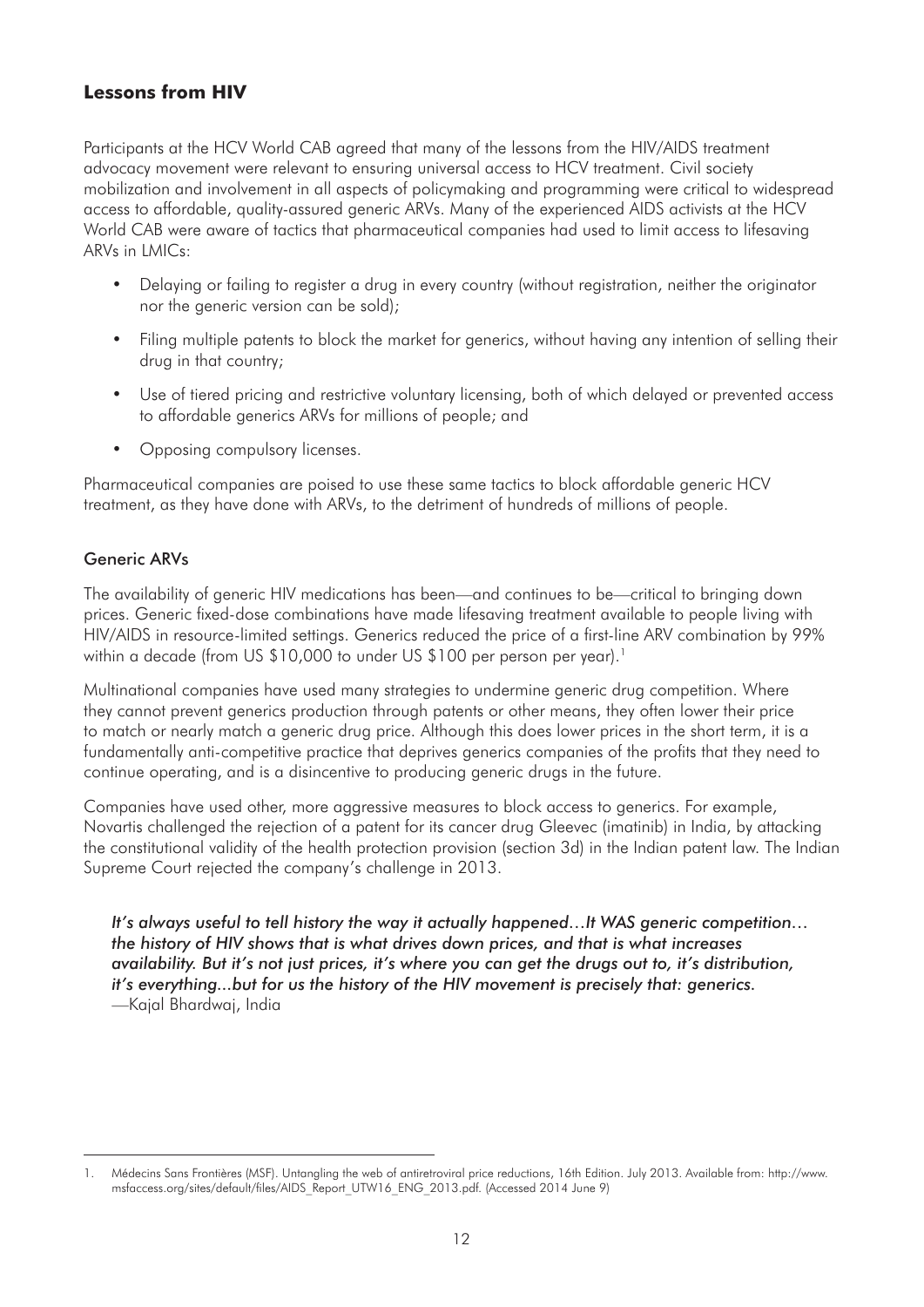## **Country Profiles**

Before the HCV World CAB meeting, each participant prepared a one-page country backgrounder, including information on HCV prevalence, the availability and price of HCV diagnostics and treatment, and civil society advocacy plans and achievements. This information was used to develop a collective strategy for the company meetings.

Many participants came from middle-income countries (MIC). In some of these countries, such as Georgia, India, Indonesia, Thailand, and Ukraine, community-led advocacy has helped convince governments to commit to provide HCV treatment, and in others, HCV work is just beginning.

In all of the countries, the cost of diagnostics and treatment remains an obstacle. Even where PEG-IFN and ribavirin—still the standard of care in LMICs—are available and governments are committing to scale-up, PEG-IFN producers (Roche and Merck) have provided only modest price reductions. Egypt is the only country that has negotiated a price for new DAAs in both the public and private sectors.

# **CHINA**

GNI per capita: US \$5,720.

Disease burden: many estimates, no official number: 0.4% to over 4%, but 60%–90% among PWID.

Access to treatment: IFN+ribavirin (RBV or PEG-IFN/RBV. Treatment access is extremely limited, largely due to price of PEG-IFN (US \$8,000–10,000) and socioeconomic position of PWID and poor rural residents.

Access strategy: In 2013, the Chinese government opened an office (inside the national CDC) dedicated to viral hepatitis, but there is no national plan or any treatment guidelines. Government insurance technically includes HCV treatment, but only for expensive inpatient treatment, making the cost too high for most patients.

Barriers to treatment: Price of treatment and lack of patient awareness.

Facilitators: NGOs have paid little attention to HCV, though there is a push from groups and networks of people who inject drugs and people living with HIV/AIDS to advocate for lower prices and better access to testing and treatment, and to increase screening and awareness among PLHIV and PWID.

# EGYPT

GNI per capita: US \$3,290.

Disease burden: Egypt has the highest known HCV infection rates in the world (estimated to be 10– 13%), with infection rates as high as 50% among some age groups.

Access to treatment: Treatment with locally produced PEG-IFN (a biosimilar costing EGP 20,000/ US \$2,850) is provided by the Egyptian government, either through government insurance or from the Ministry of Health.

Access strategy: The National HCV control strategy (2008–2012) includes four priority areas: surveillance and monitoring, prevention, patient management (includes improved access to treatment and reduction of medicine prices), and research. Recently 10 National Treatment Reference Centers were opened, and there are about 100 hospitals in Egypt equipped to treat advanced liver disease patients.

Barriers to treatment: Barriers include lack of awareness and financial constraints among poor rural residents.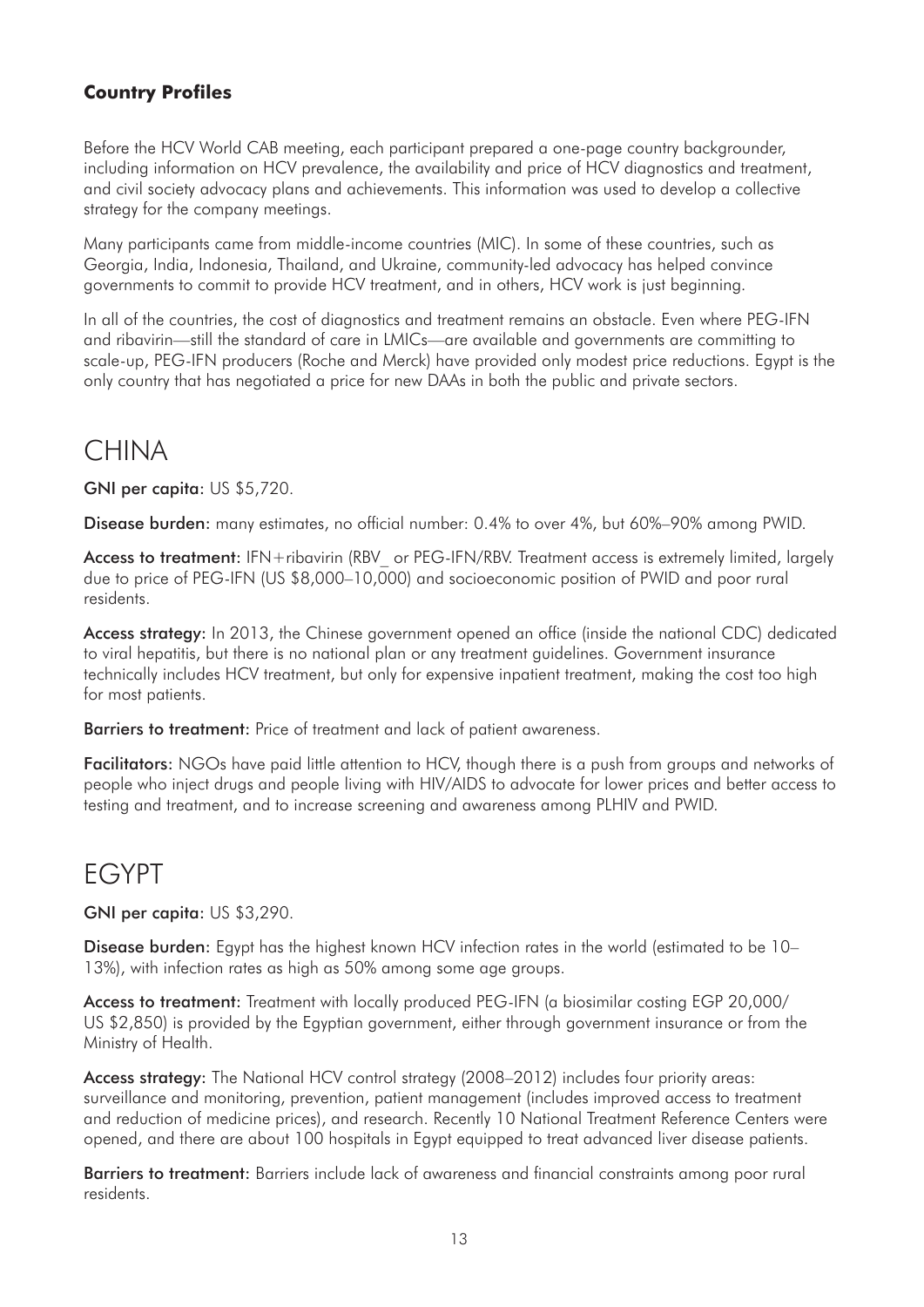Facilitators: A number of local NGOs have successfully advocated for improved access to HCV treatment with PEG-IFN, and are currently advocating for access to new DAAs. Civil society pressure helped to secure a price of approximately US \$900 for a 12-week course of sofosbuvir in Egypt, though only for government procurement.

# GEORGIA

GNI per capita: US \$3,290.

Disease burden: 200,000 people (6.7%).

Access to treatment: Georgia is introducing free PEG-IFN/RBV treatment for prison inmates. Access among the general population is limited.

Access strategy: By 2013, there was a commitment from the government, but limited funds (approx. US \$2 million) available for scaling up treatment, starting with free treatment for those in prison.

Barriers to treatment: High cost of diagnostics and PEG-IFN.

Facilitators: Since 2010, many NGOs have advocated for a coordinated national response that includes reduced diagnostic and treatment prices, as well as to raise awareness about HCV. Campaigns have also targeted pharmaceutical companies for high drug prices.

# INDONESIA

GNI per capita: US \$3,420.

Disease burden: 9.4 million (3.9%); 77% among PWID, 60–90% coinfection among PLHIV.

Access to treatment: Access is extremely limited, largely due to the high cost. Treatment includes PEG-IFN/RBV.

Access strategy: A new national health insurance scheme (effective January 2014) includes testing and treatment for viral hepatitis for those who are registered under the scheme. However, a new presidential decree forbids treatment for drug addiction, and limits the amount used for hepatitis treatment. Many fear HCV among PWID will also be excluded.

Barriers to treatment: High price of treatment (US \$10,560-14,400) and diagnostics; lack of awareness among PWID, medical staff, and other service providers.

Facilitators: The national PWID network and other NGOs have successfully advocated for the government to create a multisector HCV task force (including civil society), and participated in drafting national harm reduction guidelines that include HCV services. NGOs continue to advocate for HCV treatment price reductions and the removal of barriers for current and former PWID to access HCV treatment.

# KENYA

GNI per capita: US \$860 (2012).

Disease burden: 0.2% to 0.9% (40% among PWID).

Access to treatment: There is extremely limited access. HCV testing and treatment is neither accessible nor affordable. Testing can only be done in research set up, and treatment is only provided for the few rich persons who can afford to pay for it.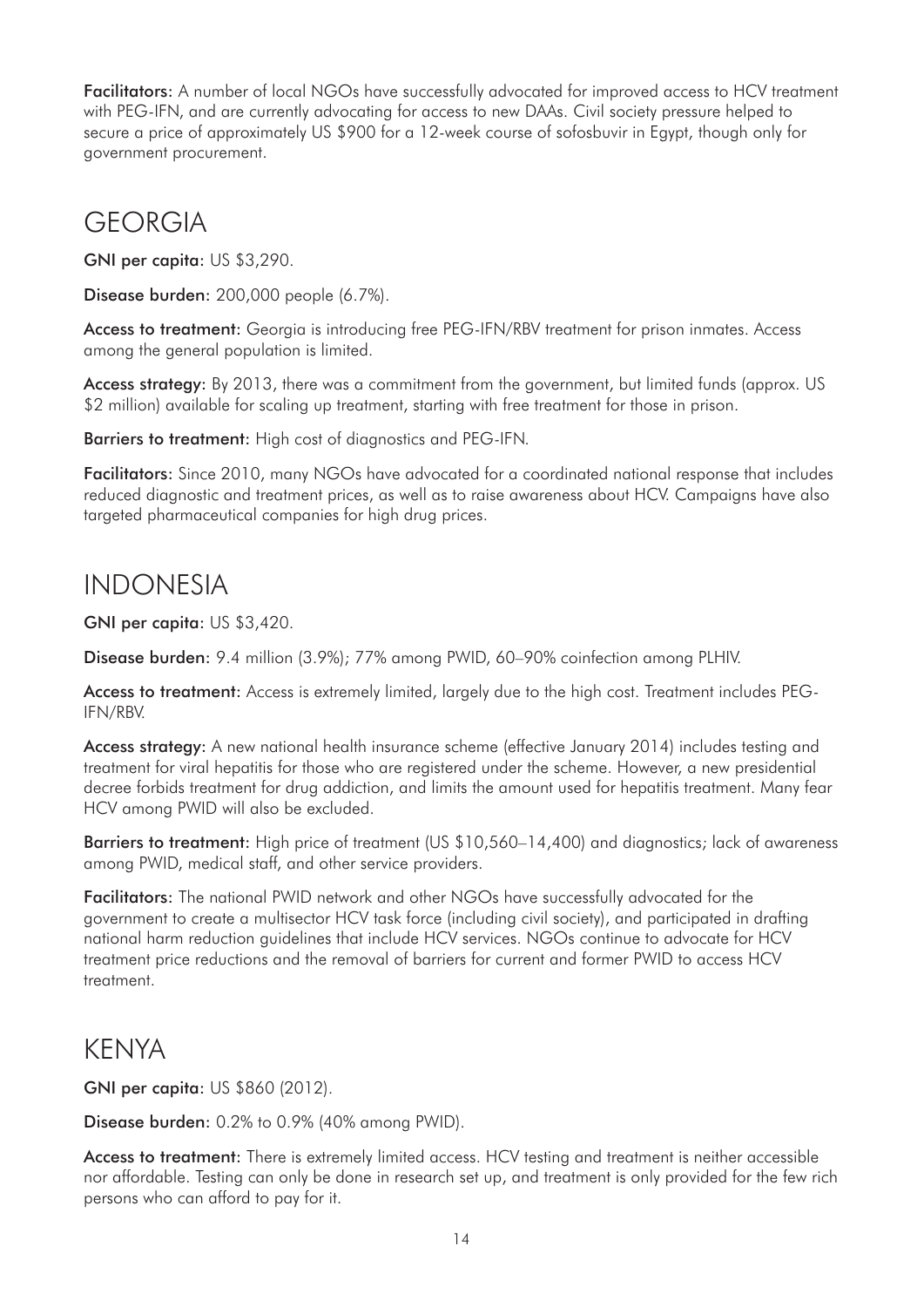Access strategy: The government has a "viral control plan" which is not HCV-specific.

Barriers to treatment: There is a lack of awareness and information about HCV at all levels. Testing and treatment are far too expensive for the affected populations (largely PWID), and only a few facilities can provide these services, most at the national level.

# **MAURITIUS**

GNI per capita: US \$8,570 (2012).

Disease burden: est. 40,000 people (3.1% of total pop.), 97.3% HCV+ among PWID (2011 survey).

Access to treatment: PEG-IFN/RBV (48 weeks), which costs approximately US \$20,000 per patient. Telaprevir is available on a named-patient basis only and costs approximately US \$33,000 (3 months).

Access strategy: There is no national policy or related policies, and a lack of information and awareness. Those who test HCV positive are not referred for viral load or genotyping. Treatment is only offered if a person has been infected prior to 1997 (when blood donation screening for HCV began). There is no registry or monitoring for people who have been tested HCV-positive.

Facilitators: There is a newly formed network of 12 NGOs planning to advocate for improved HCV treatment. One existing NGO (composed of full-time doctors) has had some limited impact in the past.

# RUSSIA

GNI per capita: US \$12,700 (2012).

Disease burden: 5.8 million people (4.1%).

Access to treatment: Treatment is primarily PEG-IFN/RBV.

Access strategy: Russia has a national HIV, HCV, and HBV program. Treatment and testing should be available free of charge for people with HIV/HCV coinfection, and in some regions for a limited number of people with mono-infection. The total (federal) budget for HCV drugs in 2012 was around US \$45 million.

Barriers to treatment: High pricing; lack of knowledge about the disease and the treatment and services available; lack of funds for monoinfected patients; stigmatization of people using drugs.

Facilitators: Many different NGOs have advocated for increased HCV budgets. One group successfully sued for access to free HCV testing for mono-infected patients (as well as coinfected ones). NGOs continue to pressure pharmaceutical companies to lower prices. Some HIV groups are also providing HCV information, counseling, and testing.

# THAILAND

GNI per capita: US \$5,210 (2012).

Disease burden: 1.5 million (2.2% of total population), but more than 90% among PWID.

Access to treatment: Access to PEG-IFN/RBV is limited; a new government treatment program and a demonstration site (run by Treat Asia) are expected to increase access in 2014.

Access strategy: National policy includes HCV treatment under the Universal Healthcare scheme. PEG-IFN is on the Essential Drugs List (EDL), though access is still limited to genotypes 2 and 3 (24-week). Side-effect management and drugs are paid by patient. HCV screening is covered for PLHIV.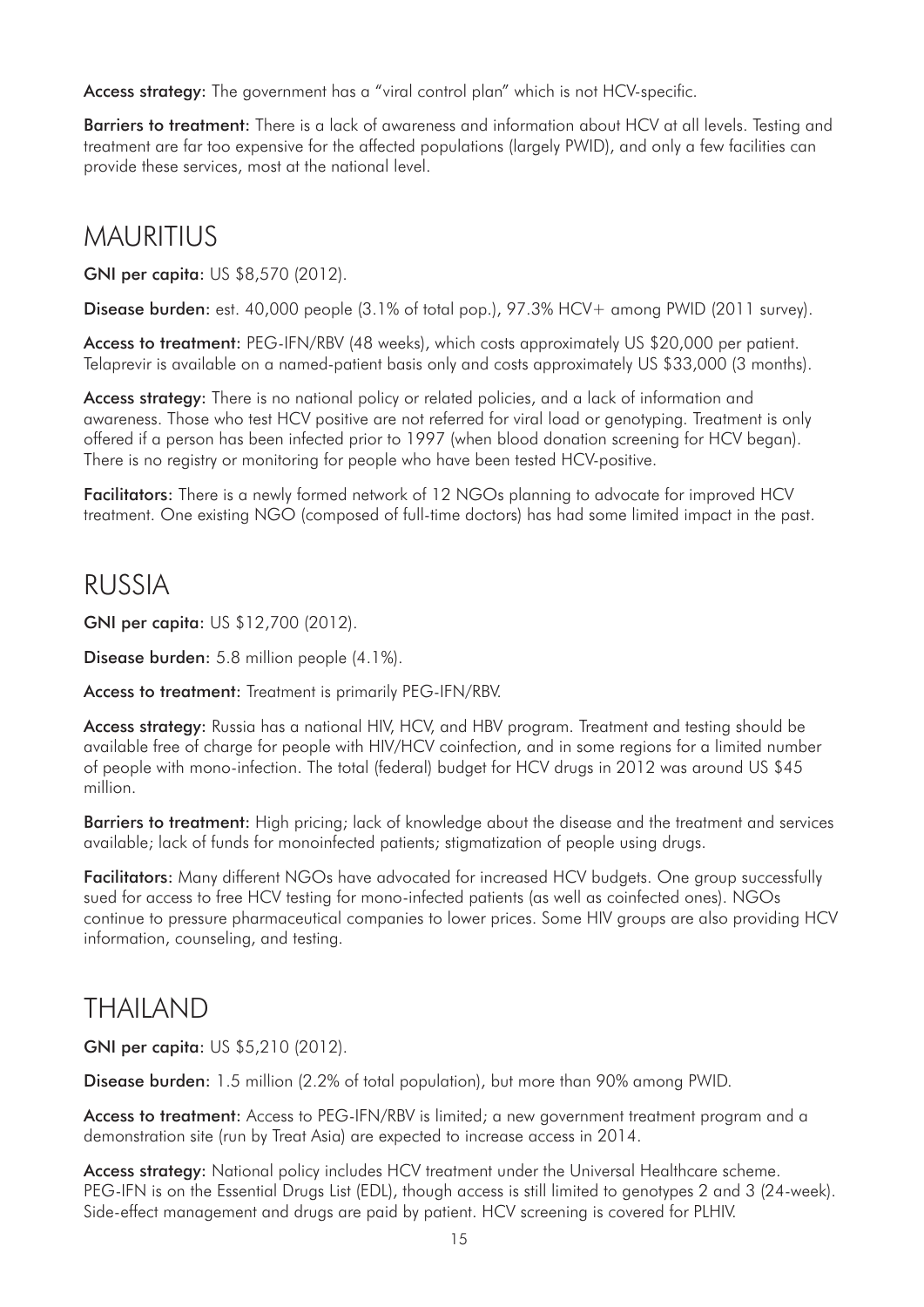Facilitators: Thai AIDS Treatment Action Group (TTAG), PSI-Thailand, and network of local NGOs (Thai Drug Users' Network and Thai Network of PLWHA, et al.), have successfully advocated for government to cover HCV screening and treatment, supported PEG-IFN price negotiations with Merck, and are working to increase awareness of HCV.

Barriers to treatment: Main barriers are high cost (government pays US \$4,800) and low awareness of HCV. Few if any get confirmatory viral load, genotype, or other tests (these are paid by patients). There are few specialist doctors, and only in big cities. PWID are marginalized in the health care system and have very little access.

# UKRAINE

GNI per capita: US \$3,500 (2012).

Disease burden: 1.2 million people are estimated to be infected; 65% of PLHIV are also living with HCV.

Access to treatment: Approximately 5% of those who need treatment in 2013 have access to PEG-IFN/ RBV, 15% in 2014 (according to national plan).

Access strategy: National government has approved a 2013–2016 HCV program, but current approved budget (US \$4.3 million in 2013) only allows 1,048 people treatment in 2013 and 3,300 in 2014.

Barriers to treatment: High prices (US \$5,600 for government US \$5,000 for AIDS Alliance, US \$14,880–17,040 retail). Also lack of a screening program, a weak hepatology program, and lack of trained staff.

Facilitators: Civil society mobilized (76 local NGOs) to advocate for the government to create the HCV program, approve state and local government budgets for HCV (US \$4.3 million and \$2 million respectively) and continues to push for improved access, increased budget allocations, and better services.

# VIETNAM

GNI per capita: US \$1,550 (2012). More than 43% of people live on less than US \$2 per day.

Disease burden: 4.5 million (5% of total population); up to 98.5% of PWID.

Access to treatment: Very limited access to PEG-INF/RBV treatment.

Access strategy: Vietnam government has included PEG-IFN on the national drugs list (which allows reimbursement by state-run insurance plans), but as the national HCV treatment guidelines have not yet been released, to date nobody has been treated under this plan.

Barriers to treatment: Lack of awareness and price of medicines. PEG-IFN costs about US \$150/dose, or US \$7,200 for a full course of treatment. There is a potential 66% reduction through a "buy one get two free" deal, but even US \$2,400 would still be too expensive for either patients or government.

**Facilitators:** Vietnamese and foreign NGOs have made large efforts to secure government commitments to provide prevention, testing, and treatment for HCV. Inclusion of PEG-IFN on the national medicines list is an example of their advocacy impact.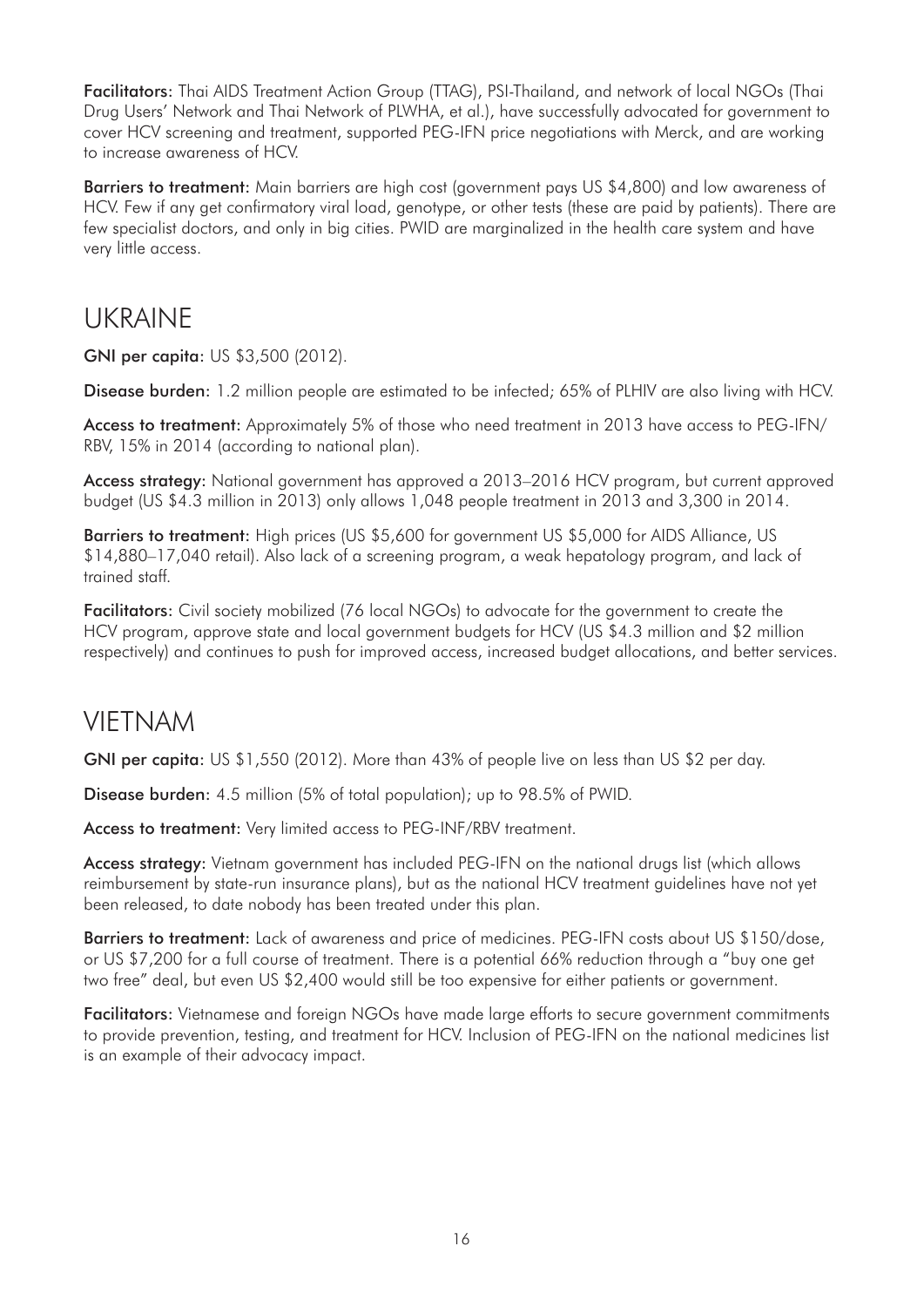# MEETING PART TWO: COMMUNITY-INDUSTRY DIALOGUE

## **Who Had a Plan, Who Didn't?**

Prior to the meetings, each company was asked to provide a detailed overview of their clinical and access programs, including plans to license and register DAAs in LMICs, and prices for diagnostics and drugs in specific countries (see Appendix D: Questions to Companies).

During the meetings, companies insisted that eligibility for discounted prices and HCV treatment access programs would be linked to treatment needs in each country. Yet, a number of MICs with high HCV prevalence and urgent unmet treatment needs were not included in company plans. Only Gilead, Roche, and Merck presented any specific information on an access plan for their drugs.

| Company    | <b>Countries included</b>                                                                                                                                       | <b>Access policy</b>                                                                                                                                                                                                                                                                                                                                                                                                            |
|------------|-----------------------------------------------------------------------------------------------------------------------------------------------------------------|---------------------------------------------------------------------------------------------------------------------------------------------------------------------------------------------------------------------------------------------------------------------------------------------------------------------------------------------------------------------------------------------------------------------------------|
| AbbVie     | No details provided                                                                                                                                             | Will be based on "unmet patient need"; possible named-<br>patient access for compassionate use.                                                                                                                                                                                                                                                                                                                                 |
| <b>BMS</b> | No details provided                                                                                                                                             | Still in preliminary discussions, may be ready by end 2014.<br>Considering voluntary licensing.<br>Tiered pricing based on GNI/capita and "affordability."                                                                                                                                                                                                                                                                      |
| Gilead     | 60 LICs                                                                                                                                                         | Sofosbuvir US \$350/month price in Egypt presented (not final).<br>Voluntary licensing in India with US \$2,000/course price cap.<br>The VL that Gilead grants to generic drug makers will prevent<br>them from producing sofosbuvir on their own even if it is<br>ultimately not patented in India, which will limit access worldwide.<br>Tiered pricing based on GNI/capita, considering disease<br>burden and other factors. |
| Janssen    | No details provided                                                                                                                                             | Tiered pricing is "equity-based" but unclear what that means.<br>Considering voluntary licensing.<br>No prices given even in markets where it is registering telaprevir<br>(e.g., Tunisia, Morocco).                                                                                                                                                                                                                            |
| Merck      | 49 LICs for PEG-IFN;<br>no indication for DAAs                                                                                                                  | LIC price for PEG-IFN at US \$2,000/course.<br>Differential pricing in Egypt, Ukraine, Georgia.<br>No prices given for boceprevir, though 2,400 people have<br>received treatment through a global access program since<br>2011 (the program will end in 2014).                                                                                                                                                                 |
| Roche      | U.S. & developed<br>world (ex-U.S.):<br>Uniform pricing.<br><b>Emerging Markets:</b><br>Tiered pricing and<br>dual branding;<br>LICs: no patent<br>enforcement. | For PEG-IFN: China: \$150/vial mix patient/govt. payment and<br>company donation; Vietnam: "buy one, get two free," priced<br>similar to China, but not actually running; India: dual branding.<br>Egypt, Georgia, Morocco: negotiated prices.<br>Claims to have lowered price on PEG-IFN in many cases<br>recently, but thin on details.<br>Has patient assistance programs, negotiate on a case-by case<br>basis.             |

#### Company Proposed Access Policies

Companies failed to provide in advance or during the meetings:

- Specific numbers of people who had accessed treatment under existing access programs;
- Prices in different LMICs;
- Registration plans for the new generation of DAAs; or
- Methodology used to determine tiered pricing.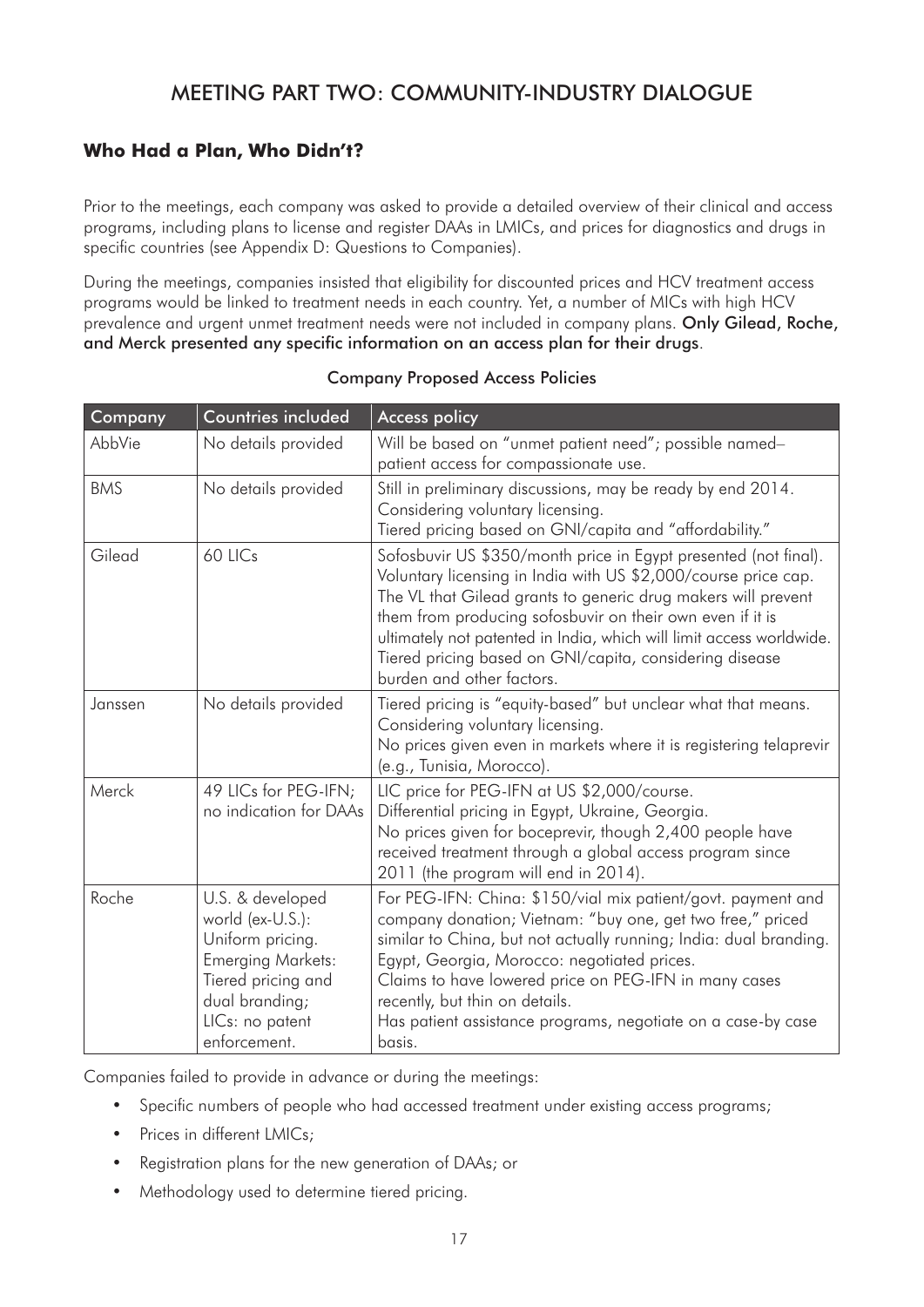Gilead's plan excluded some of the countries with the highest HCV disease burden: Georgia, China, Ukraine, Russia, and Thailand. Its plan included licensed generic production, but limits competition among generic producers. This will prevent access to truly affordable generics for many years.

The access plans presented by companies were not acceptable. VLs and "access pricing" allows companies to keep their grip on potentially profitable markets, particularly China, India, Brazil, Indonesia, South Africa, South Korea, Turkey, and Mexico. These strategies will largely prevent production of, and access to generics—and minimize or delay price reductions from originators. Without access to affordable HCV medications—especially in MICs—millions will die.

*It is really shocking that you do not have a projection or plan, even when you show a lot of efforts in developing your product. Are you aware of how many people in the world are waiting for this treatment? That they desperately, desperately need it? That could die in the coming months? So how could you just say that you don't have a projection, or any access plan...I am very shocked.* —Lorena Di Giano, Argentina

*The prevalence in China is the same as the U.S. but it has four times the population. If you take into account that those who are most affected by the disease are those who will not be able to afford any co-payment, please consider that. Also, China as a whole…as a high, or emerging rich country is just a false image of the country and how people actually live.*  —Dr. Lisa Peiching Huang, Vietnam

*There are countries in the Indian Ocean, for example, which have free health care systems and still the government cannot afford the treatment. Take the country where I'm from, Mauritius, where the government offers free testing but cannot afford treatment. You can know your HCV status, but no genotyping, no viral load, the reason being that they cannot promise anything afterwards, they cannot afford to provide treatment. The drugs are simply too expensive.* —Nudhar Bundhoo, Mauritius

*For the higher income countries [the price of treatment] shouldn't be so high. You say that transplants are very expensive, but can you count the amount of countries that they are paying for the transplant for the patient? Normally the patient just dies.* —Dr. Kieu Thi Mai Huong, Vietnam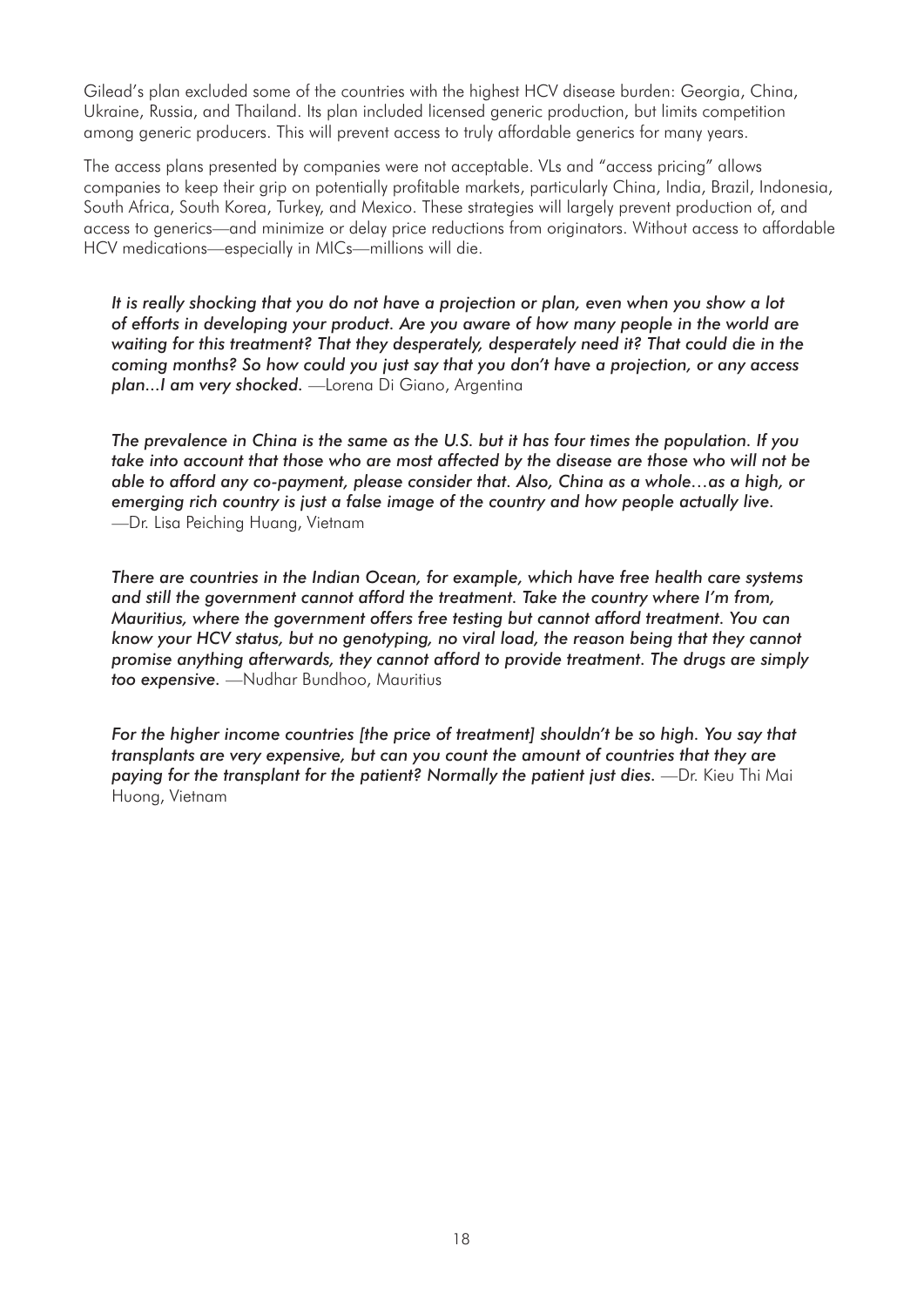## **Company Rationale for Pricing and Access Strategies**

#### What Is the Production Cost?

*You can talk about what is the lowest cost it's going to be possibly produced at. That's not what we're talking about here. We're trying to find a price that's going to make it available in these markets.* —Gregg Alton, Gilead

*What I am hearing is that you just care about profits. You are telling us, the communities that need treatment, to go and create demand...for what? For your pockets?* —Lorena Di Giano, Argentina

Pharmaceutical companies consider various factors when setting a market price for their product. They do not disclose all of the factors influencing their calculations. Historically, AIDS activists have challenged the companies to be more transparent and disclose how they formulate their pricing decisions. They have consistently refused to do so.

During the HCV World CAB, both activists and companies referred to work from Andrew Hill and colleagues comparing the production cost of HCV DAAs to those of similar HIV drugs. They found that actual production costs of the new DAAs—if ramped up to millions—would be no more than a few hundred U.S. dollars per treatment course.

| Agent       | Daily dose   | Dose for<br>12 weeks | <b>Production cost</b><br>estimate $(\frac{5}{g})$ | <b>Predicted cost</b>                 |
|-------------|--------------|----------------------|----------------------------------------------------|---------------------------------------|
| Ribavirin   | 1000-1200 mg | $84 - 100q$          | $$0.25 - 0.75$                                     | $$21-63 (1000mg)$<br>\$25-76 (1200mg) |
| Daclatasvir | $60$ mg      | 5g                   | $$2-6$                                             | $$10 - 30$                            |
| Faldaprevir | 120 mg       | l Og                 | $$10-21$                                           | $$100 - 210$                          |
| Simeprevir  | 150 mg       | 3 <sub>q</sub>       | $$10-21$                                           | \$130-270                             |
| Sofosbuvir  | 400 mg       | 34 <sub>g</sub>      | $$2 - 4$                                           | $$68-136$                             |

#### Estimated Minimum Production Costs, 12 Weeks of HCV DAAs

Source: Hill A, Khoo S, Fortunak J, et al. Minimum costs for producing hepatitis C direct-acting antivirals for use in large-scale treatment access programs in developing countries. Clin Infect Dis. 2014 Apr;58(7):928-36.

Dr. Mai: I just want to give you some information on the pricing that's affordable by patients in Vietnam. Let's say your LIC price is US \$350/month: that's more than US \$1,000 [for a full course of treatment]. We are NGOs working with PWID, sex workers, and PLWHA: people who don't even have the money to buy needles, so they have to share needles, that's how they got HCV. If you put the price at US \$1,000, it's very expensive for them. Even if the government is paying for the health insurance, I think the price shouldn't be more than US \$200 for the whole treatment.

Gilead: The first thing I'll say is, we can't even make the product for US \$200 for a course of therapy, regardless of what others may say. But we'll work with Vietnam to hopefully come up with a price that's reasonable. We do understand that a lot of patients do pay out of pocket, and unfortunately even what I know our cost of goods are is probably too expensive for most patients in these markets, even for cost of goods.

Dr. Mai: So if it's not US \$200, how much it can go down?

Gilead: You'll have to wait and see.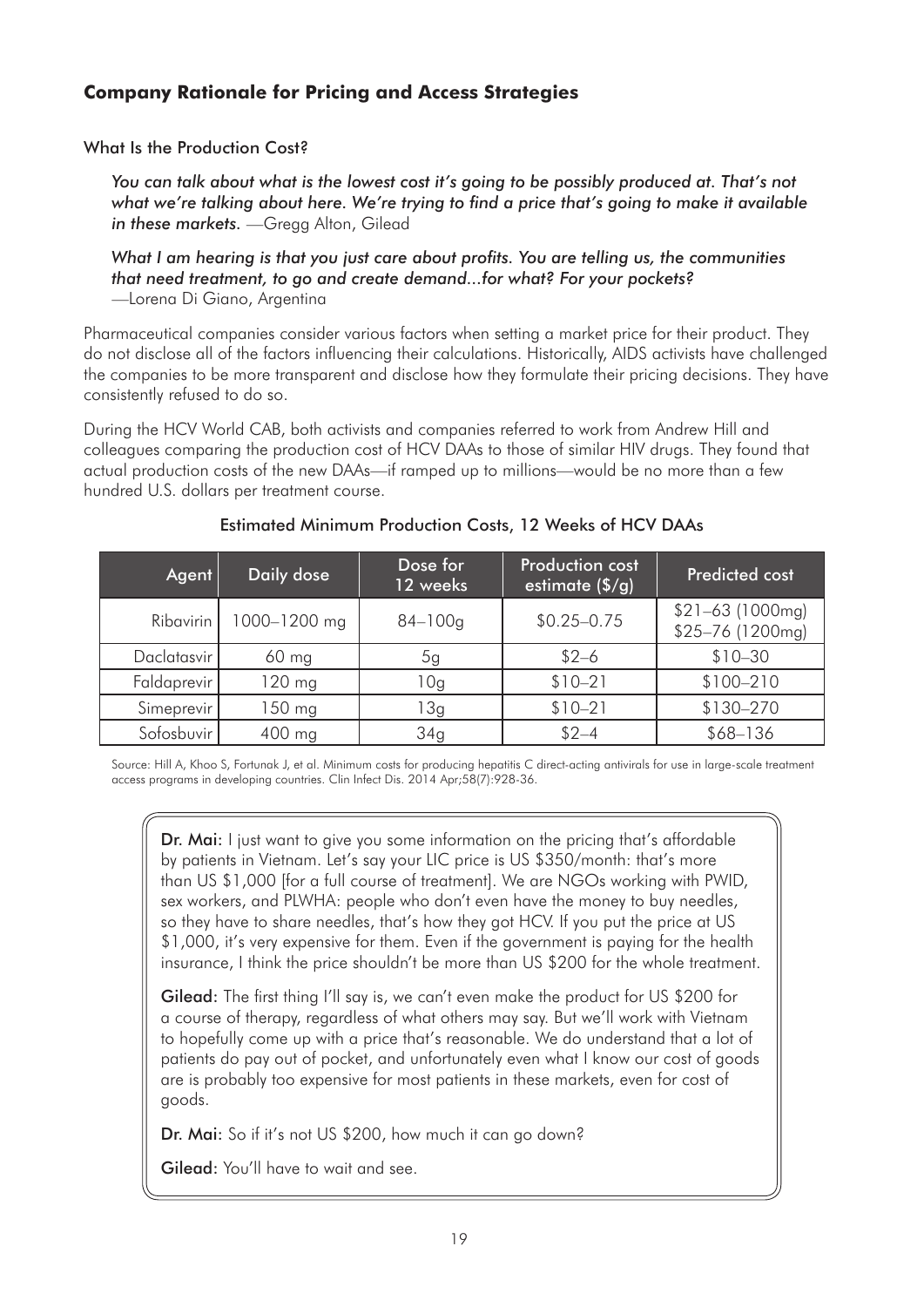Participants also pressed Roche and Merck on their pricing for PEG-IFN, as it is the only treatment available in many LMICs, and high prices remain a major barrier to lifesaving treatment.

> Chloé Forette, France: We know that [PEG-IFN] is very cheap to produce, perhaps \$5 per vial, so it should be possible to sell for something around \$250 for a 48-week course.

René Maier, Roche: With regards the estimation of a fair price, if you look at the estimation for production costs, this might not be considered a fair price from our perspective. We would obviously also need to have some additional costs.

CF: So what is the "fair price"?

RM: That is a philosophical question, what is a fair price. We can disclose from our side, what a fair price is.

CF: How much does it cost to produce?

RM: I don't know, I don't know, because we produce thousands of variations of Pegasys and every cost is different, there is not one uniform cost...it depends on the size, it depends on many things…it's not that easy.

#### Tiered Pricing

*Every company is coming up with your own interpretation of who fits where. Sometimes it's based on the GNI, sometimes it's based on the disease burden. But when you want to exclude somebody, you don't consider the reality in the country. Why is China always excluded? That's where the highest disease burden is, so why is it excluded?* —Giten Kwairakpham, Thailand

Only one company—Gilead—offered pricing details (initially, \$350/month for sofosbuvir in Egypt, which was later negotiated to \$300/month for the government, although prices for people who must pay out of pocket remained much higher). Nearly all the other companies insisted that no price had been settled in high-, middle-, or low-income countries and that they were still trying to establish the outline of their pricing policy in developing countries.

Janssen, Gilead, and Merck said DAA pricing in MICs and LICs would be "tiered" or "differential," and that both GNI and epidemic burden would be somehow included in part of the calculation, but none was willing to discuss the exact criteria or formula.

Activists in the past have criticized the arbitrary, inappropriate, and non-transparent tiered pricing criteria and that pharmaceutical companies can exclude specific countries, or revoke the set price at will.

*We are committed to differential pricing…for middle-income countries, it's differential pricing, and we are committed to work with governments, NGOs, and funding organizations to develop the best price for the country.* —Isabelle Girault, Merck

*In MICs, we will differentiate price based on a number of factors including the government's willingness to expand or to create a treatment program for hepatitis C. —Paul Schaper, Merck* 

*Generally speaking, the company definitely does look at affordability…things like GNI per capita as it determines what part of the world might qualify for different programs.* —Sunil Patel, BMS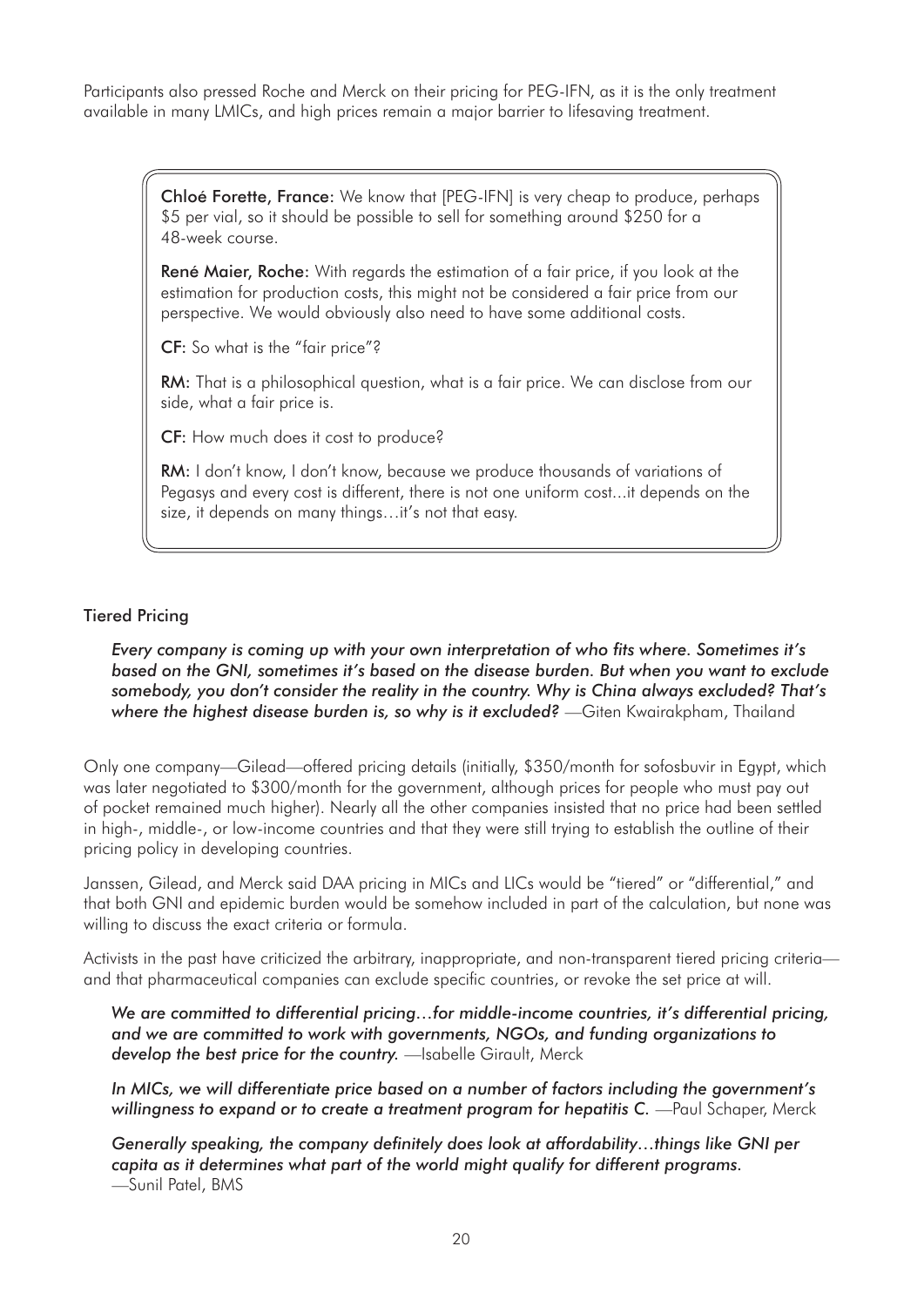*We're looking at the infected population. We're looking at GNI per capita. And then we'll develop three tiered categories. You'll have a low-income, lower-middle income, and middleincome. Those three categories will have a pricing per cure associated with each of these categories.* —Gregg Alton, Gilead

*In emerging markets, we try to improve access. There is tiered pricing, dual brands (flexible prices) where there is no public funding (i.e., out of pocket), lowering prices…In the poorest part of the world, the least developed and low-income countries, … we do not enforce patents in the poorest countries and we are willing to accept generic companies supplying to the market there as needed.* —René Maier, Roche

Dirk Van Eeden from AbbVie was the only pharmaceutical representative to refer to the flaws of tiered pricing, although he did not suggest a solution:

*First with regards to preferential pricing, everybody had a preferential tiered pricing system. Quite frankly, I don't think it worked. Countries are too different, you can look at two countries right next to each other, one's GDP is just below or above, and how do you distinguish between the two?*

#### Licensing

A number of companies proposed or said they are considering issuing voluntary licenses in LMICs. Although companies took credit for supporting access to generic ARVs, their VLs actually created serious access barriers. VLs limit production volume and distribution of generics; by charging royalties, companies ensure that profit margins will be too low to attract many generics producers. These VLs exclude many high- burden MICs, since companies see them as emerging markets.

As an example, Gilead's proposed VL for sofosbuvir limits access to only a fraction of all the people who need it—and allows Gilead to block generic drug production and collect royalties, even in countries where sofosbuvir is not patented.

#### **Registration**

*Our line: We need to register in those countries where we can make a lot of money first.* —Dirk Van Eeden, AbbVie

*We are not very happy when we see companies trying to delay the registration process while they try to figure out the patent status.* —Shiba Phurailatpam, Thailand

Participants stressed that without firm commitments to register in LMICs, access would be delayed by several years, but they were not given specific timelines for DAA registration. Most companies said that it was too early to commit to registration schedules, especially as most of the new drugs were not yet approved in the U.S. or Europe.

Gilead said it was opening offices in countries including Russia, Brazil, and India, with the aim of registering and marketing HCV treatment at prices that would allow rapid treatment scale-up; BMS said discussions were ongoing about registration of its DAA daclatasvir in Mexico, Brazil, and Argentina, as well as clinical trials (required for registration) in China.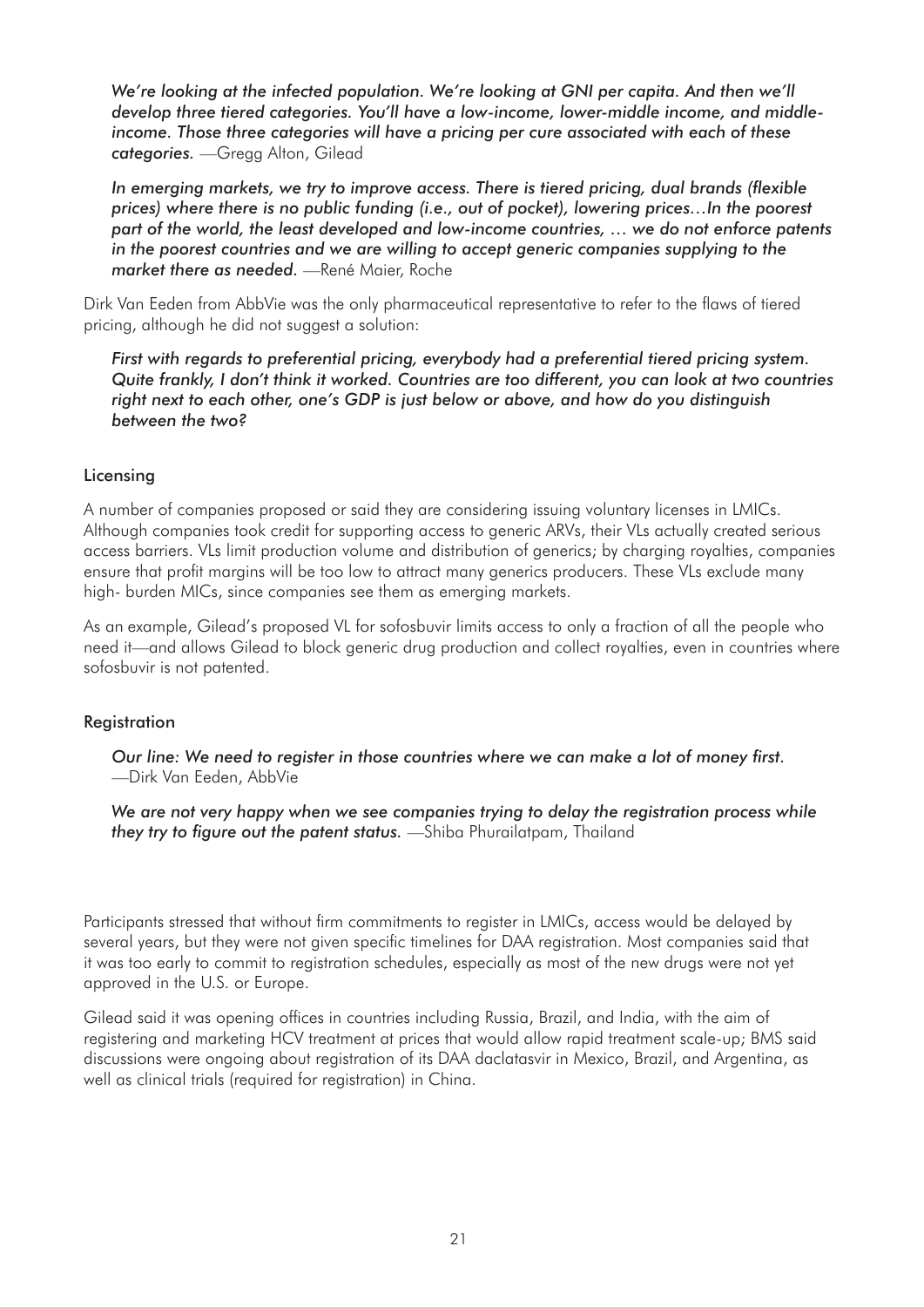## **Commitments to Access?**

Each pharmaceutical company declared its commitment to the fundamental principle that medicine should be accessible to all who need it. Many company representatives cited their experience with HIV, saying lessons they learned would translate into faster access to more affordable HCV treatment.

*Our goal is to reach as many patients with hep C as quickly as possible.* —Gregg Alton, Gilead

*I can tell you what the general principle will be, that we will have underpinning all of our decisions, and that will be unmet patient need…we didn't develop this product to stay in the laboratory in the United States.* —Dirk Van Eeden, AbbVie

*Our aim is for everyone who needs our products to be able to access them…In general, we do have a philosophy that our primary contribution is to develop and invent medicine that can improve patients' lives, and our aim and mission is for patients to be able to access those medicines.* —Yvette Venable, Roche

*Really what we're trying to do in terms of HCV is to work towards eradication.*  —Karin Cerri, Janssen

*We are also committed to work with you and other stakeholders to make [HCV] drugs available and affordable as quickly as possible.* —Isabelle Girault, Merck

**One of our core principles is access to our medicines for patients.** —Gary Rose, BMS

But instead of presenting their plans to increase and speed up access, companies raised obstacles familiar to AIDS activists from similar discussions over the last 20 years. These included:

- Insisting that governments needed to "show commitment" to either expanding existing treatment programs or providing universal access before affordable pricing could be offered;
- Insisting that a "global funding mechanism" similar to the Global Fund or PEPFAR would be needed before HCV treatment would be accessible to those in LMICs;
- • Offering discounted but still unaffordable prices to "access countries" composed of the world's poorest countries, many of which have neither an HCV treatment program nor the ability to fund such a program;
- Insisting that barriers other than high prices, such as poor medical training or infrastructure, needed to be addressed, instead of discussing actual prices;
- Excluding the countries with the highest HCV disease burden from "access" pricing plans;
- Basing access programs and pricing on countries' GNI rather than a realistic assessment of people and government's ability to pay for treatment (see Appendix E).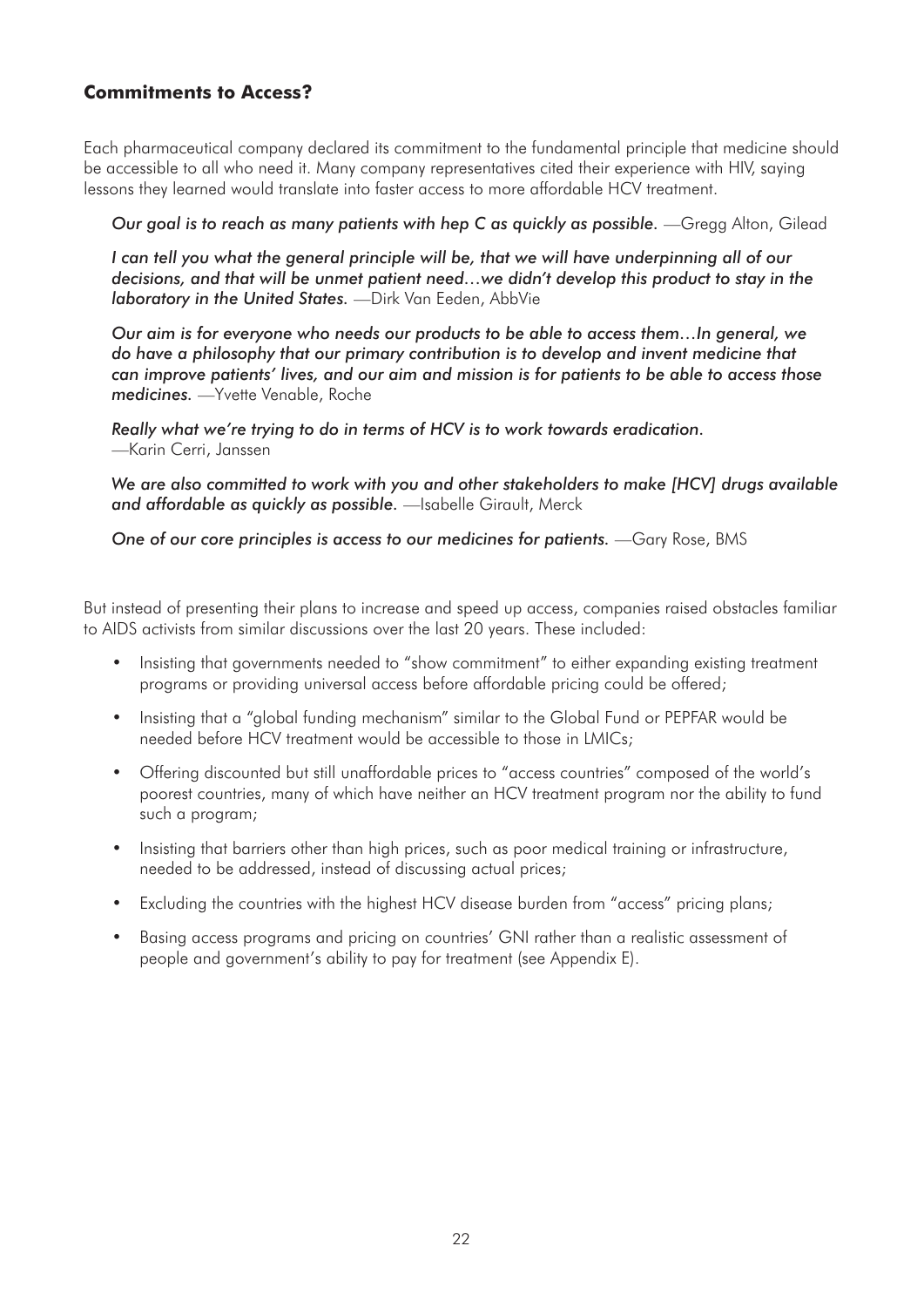## **Who Is Responsible, Who Will Pay?**

Throughout the meetings, each company said its commitment to access was contingent upon governments to provide leadership and resources, or external funding mechanisms to pay for treatment. Yet, there is no indication that a designated HCV global fund is in the works.

*We need to see a budget for hep C...we need to start to convince governments that there's an investment that needs to be made in hepatitis C, it has been made in HIV and it has worked. If we see that same investment in hepatitis C that's when we could really move the needle… Even at the lowest drug price possible, a lot of these patients aren't going to be able to afford it, so you're going to have to have money.* —Gregg Alton, Gilead

> *In many middle-income countries, whether we like it or not, people pay out of pocket. The only way we will increase access is to make an affordable price for them. Counting on the government and the third party payers in that middle-income country market, which is the biggest one, is not going to increase access.* —Els Torreele, United States

*Until there was a PEPFAR and until there was a Global Fund and until there was a Gates foundation Initiative there really was terrible access to HIV drugs, no matter what programs were in place…I think it's going to be really hard to provide the kind of access to these kind of drugs that we need to provide without that kind of program.* —Gary Rose, BMS

> *You talked about the Global Fund…there simply will not be a global fund for HCV…nor will the high price be supported in the developing world. When you set your prices, you need to ask the community, ask governments what will really allow access. Please don't set your price at US \$80,000 or \$40,000 or \$20,000 and then wait for the global funding mechanism to appear, because that's not going to happen.* —Giten Kwairakpham, Thailand

*We have to work at this together…unless there is a sustained investment in treatment for hepatitis C, we're not going to see the sort of access that I think we all want to see...I think as governments and donors start ramping up their funding for treatment, we will certainly be able to take further steps to enhance affordability.* —Paul Schaper, Merck

> *I think it's just a kind of diversion, this issue of political will. We know that political will comes when treatment is affordable…In our middle-income countries, it's not only government that pays for medicine. We think that other people, medical insurance and other systems can pay for the drug if treatment is affordable.* —Othman Mellouk, Morocco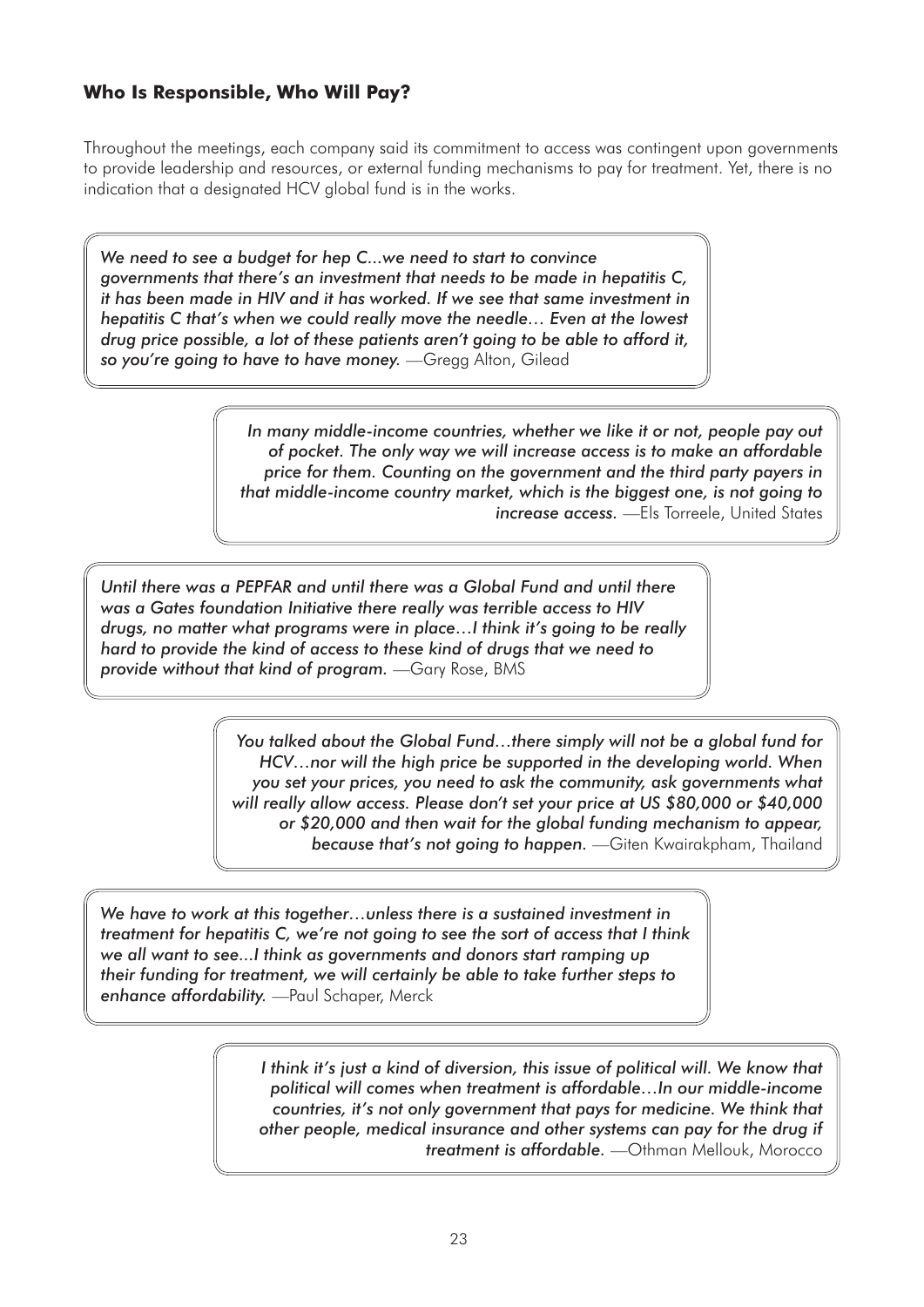## **Role of Activists**

The activists emphasized the importance of community advocacy and activism in facilitating access to treatment. They work closely with civil society and their governments, and urged companies to do their part.

*So many people in the room have been working on trying to garner political commitment from their governments to increase access to hepatitis C treatment. There have been a lot of successes in the last few years in places like Georgia and Ukraine and Thailand, but ultimately price is THE most critical barrier that needs to be overcome.*  —Azzi Momenghalibaf, United States

*We [civil society and communities] need to talk to governments, and we do that now…we pushed our governments to design HCV programs in Russia, Ukraine, Moldova, Georgia and other countries. It is your turn to cooperate with our governments. We have a strategy, we have a regional plan; [now] you should go to our governments and offer them reduced prices for the state-run programs. You should not enforce your patent in our region. You should do clinical trials to ensure access for those with special needs; and, of course, you should set prices in such a way that people with an average income can afford it. It's that simple.* —Ludmila Maistat, Ukraine

*It's not because our government suddenly decided to put money in and buy hep C drugs. It's not because of WHO, WHO did nothing to push countries to do that. And if today we have access for drugs that are sold in Vietnam, in Thailand, in my country, Morocco etc., either by people or by the government, it is because of us.* —Othman Mellouk, Morocco

*Taking the lessons from HIV, civil society was extraordinarily successful in mobilizing political support and access to generics through pressure…I think everyone here understands, as you do, what makes things happen. And we're trying not to go through the same charade as with HIV, as we know all the limitations of poor licenses and differential pricing.* —Karyn Kaplan, United States

*[to Merck] "You were saying US \$2,000 is your "rock-bottom" price, but…look at Indonesia. They have nine million people with HCV, they would need US \$18 billion dollars at your US \$2,000 price, there's no way they can find 18 billion dollars to provide universal access. Even if we could find the political will, the price itself is telling governments, "Don't even go there, just ignore the problem", and you know that.* —Khalil Elouardighi, France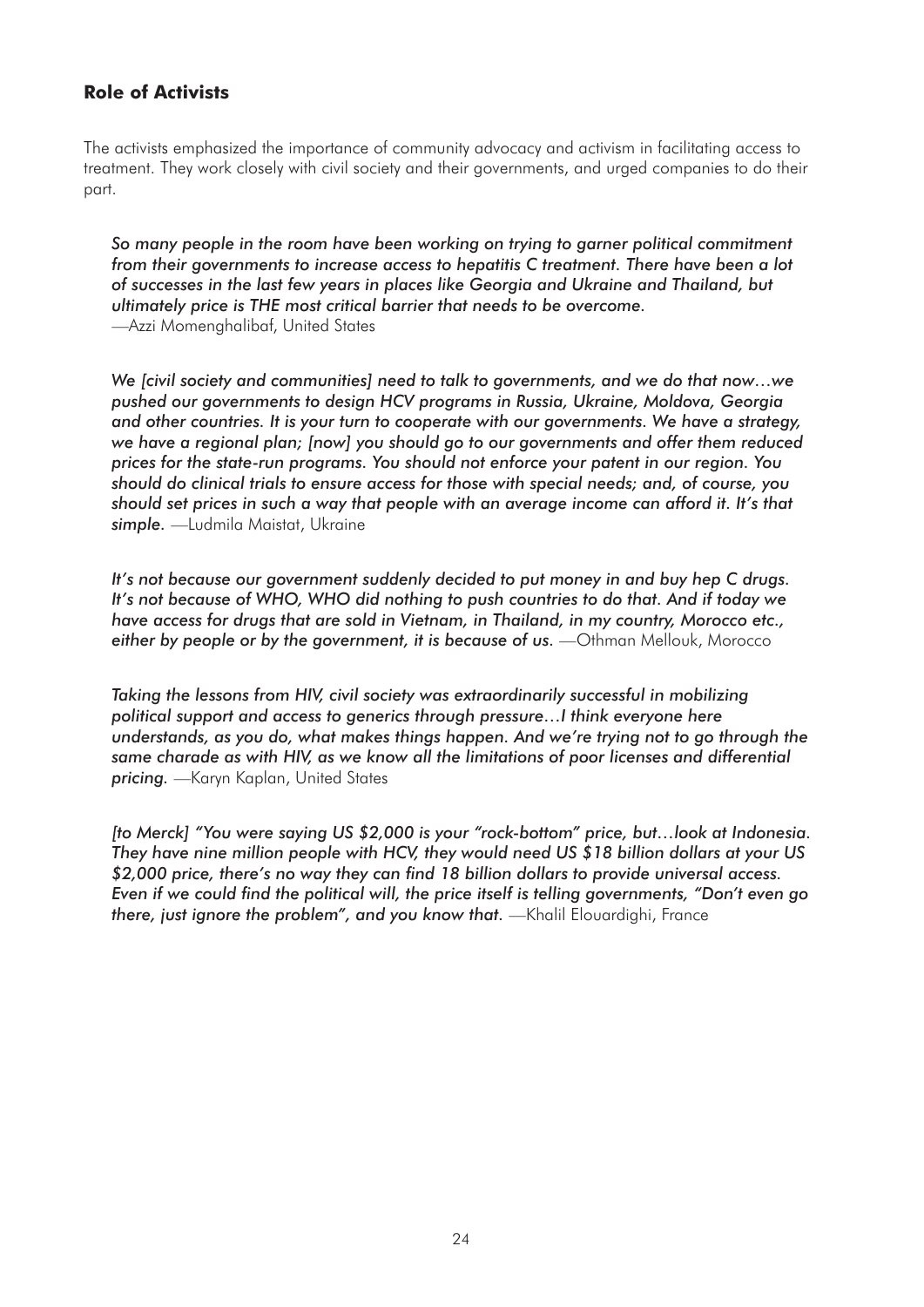## **What About the Middle-Income Countries?**

Few MIC governments offer universal health care programs, leaving most people to pay for health care out of pocket. Participants challenged the criteria companies use to determine thresholds for tiered pricing and voluntary licensing.

*Are you only thinking about low-resource settings? What about MICs where the epidemics are more generalized? I am coming from Argentina, where there are 800,000 people infected. That's a lot of people.* —Lorena Di Giano, Argentina

We all know that 75% at least of the people living with HCV are in the MICs. Why don't *you focus on those countries where the epidemic is most prevalent? Many MICs have a health infrastructure and people who can treat [HCV]. Why not focus on where the need is greatest?* —Els Torreele, United States

*Looking back to some of the countries in Asia, even if we are considered middle-income countries, actually the gap between the rich and the poor is really high, and the number of people who are poor is much higher.* —Sam Nugraha, Indonesia

*We know that in middle-income countries, a lot of people pay for medicines out of pocket. We just don't understand the fact that, if what you really want is access, the price in the private sector must be affordable. If you just rely on the government, we are never going to have access to treatment in middle-income countries.* —Othman Mellouk, Morocco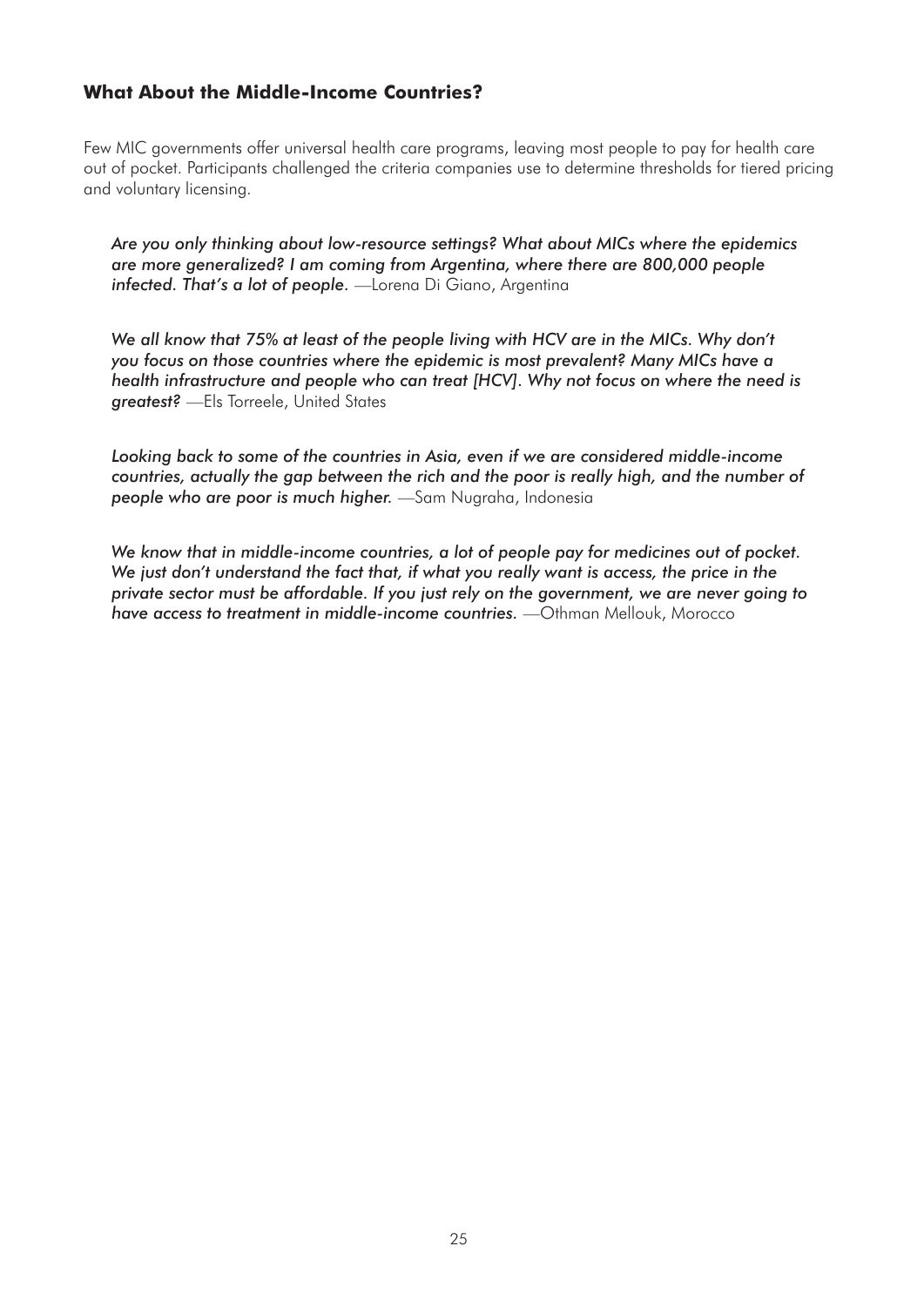# **CONCLUSION**

The 1<sup>st</sup> HCV World CAB did not lead to a clear understanding of pharmaceutical company initiatives for improving access to lifesaving HCV treatments in LMICs. Companies lacked a high-volume/low-profit vision that could move the world toward global eradication of the HCV pandemic, and provided little tangible information about pricing, registration, and licensing plans.

In spite of these disappointments, the meeting strengthened a burgeoning global community-led movement of people living with HCV, people who inject drugs, people living with HIV/AIDS, and their allies. Activists will continue to hold the drug companies accountable to their role as a key stakeholder in universal treatment access and scale-up.

The peer-to-peer educational and advocacy workshops deepened participants' technical understanding and sharpened national and global-level advocacy strategies. Additionally:

- The HCV World CAB was an important first step for community members to engage with pharmaceutical companies on access to HCV treatment, particularly new-generation DAAs, in LMICs.
- There was consensus that prices for DAAs in LMICs must be set at levels that governments and individuals can afford, and that access to quality generics must be promoted.
- There was solidarity around key principles of universal access, human rights, equitable access for key affected populations—in particular people who inject drugs—and the critical role of advocacy to achieve policy goals at national and international levels.
- There was strong agreement that countries have the responsibility to protect public health and promote individuals' right to health care, and must be empowered to use all means necessary to do so (including through TRIPS flexibilities, and rejection or revocation of patents).

*You need to start proving that you do care about people…you have a commercial interest, this we can understand…start with the rich countries…but in Africa and Asia and Eastern Europe, these pricing strategies are not going to work…we have a huge network, we can mobilize 100,000 people to get treated if the price is affordable, but right now, at this price, it is not going to work.* —Shiba Phurailatpam, APN+, Thailand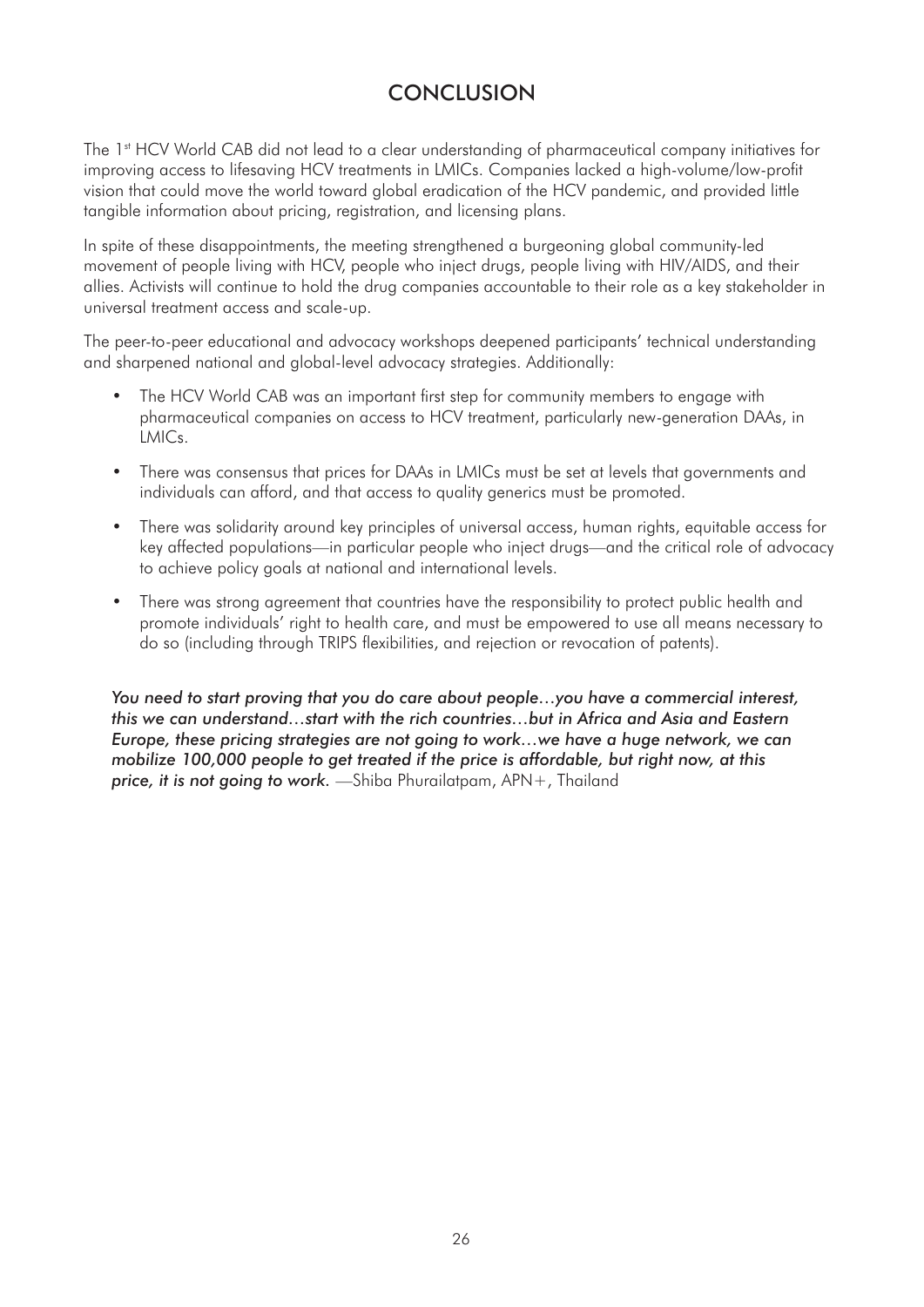## **Closing Thoughts from HCV World CAB Members**

*Thousands of people in Ukraine wait for the lifesaving HCV treatment that the government of Ukraine and most of the EECA regions cannot afford due to extremely high prices. It is important that we stand together in combating the unacceptable policies of pharmaceutical companies aimed at hindering access to new hepatitis C treatment. The WCAB, which brought together leading HCV activists from different parts of the world, is an important step in this battle for access to treatment.* —Ludmila Maistat, the HIV/AIDS Alliance–Ukraine

*There are important lessons to be learned from HIV treatment activism. The 1st World CAB on hep C for me was an important meeting, as it facilitated peer learning and sharing of those lessons learned across the regions. It also helped our communities in an effort to mobilize for tremendous scale-up of better, more effective treatment for hepatitis C in low- and middle-income countries.* —Ed Ngoksin, Global Network of People Living with HIV (GNP+), South Africa

*Russia is now facing a fast-growing hepatitis C epidemic, and the access to treatment is far from universal, to say the least. The current standard of care is available to a very limited number of patients, and the new meds are priced very high, as Russia is a high-income country. This CAB has been a great opportunity to discuss strategies to improve access among activists from all around the world; I hope the ideas I have accumulated here will*  be useful in our fight for the national Hep C treatment program. —Sergey Golovin, ITPC-ru, Russia

*It was very useful for me to sit and plan together with activists from around the world. Learning the latest global developments in HCV drug research and brainstorming on the challenge of access to these new drugs will hopefully allow us to secure treatment for millions of people in China.* —Thomas Cai, AIDS Care China

*WCAB was the stepping stone for direct negotiations of price reduction of HCV treatments with pharmaceutical laboratories; an opportunity that many small islands in the Indian Ocean do not get very often. Building such a strong alliance with the HCV World CAB partners meant more support from more people who are in the same fight; fighting for*  right to health, the right to life. - Nudhar Bundhoo, PILS (Prévention Information et Lutte contre le SIDA), Mauritius

*The World CAB Meeting on hepatitis was heralded as a revolutionary moment in the injecting drug-using community fight for acknowledgement as a partner in the response to this epidemic…being asked to work with other committed, experienced activists to look at this epidemic with honesty and clarity gave us great hope. The meeting itself provided us*  with both global and quite specific information that is invaluable to our global and regional *advocacy work. Just as importantly, I think, has been the ongoing dialogue between the members of the community, as we strive to ensure all members have the most up-to*date and relevant information. A monumental success on all levels! —Jude Byrne, INPUD, Australia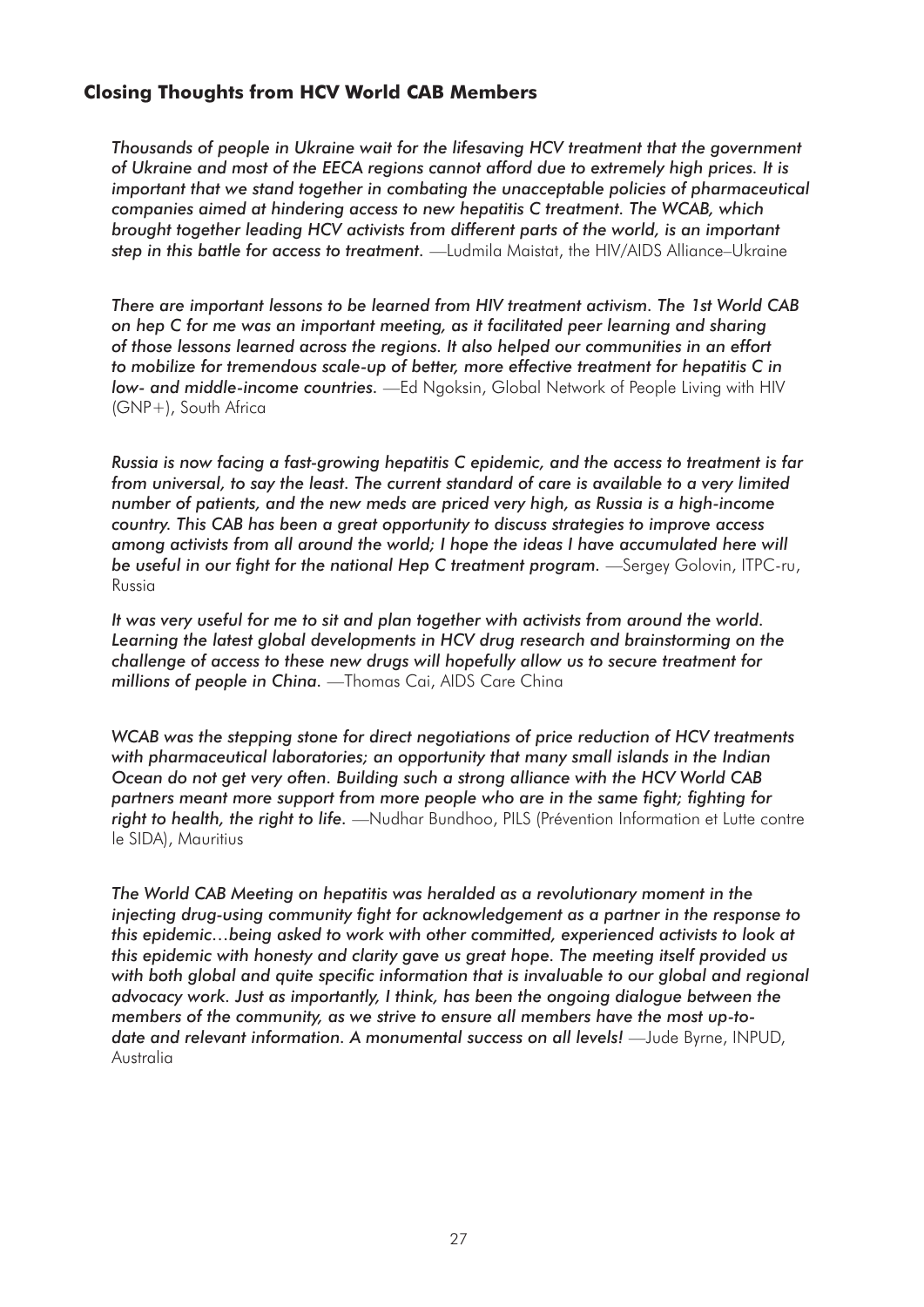# APPENDIX A. PARTICIPANT LIST

#### Africa

Abshiro Halake, Kenya Red Cross Society Ed Ngoksin, GNP+, South Africa

#### East and Southeast Asia

Zhang Bo, Yunnan IDA, China Thomas Cai, AIDS Care China Odilon Couzin, Hong Kong Kajal Bhardwaj, India Edo Agustian, PKNI, Indonesia Aditya Wardhana, IAC, Indonesia Do Dang Dong, VNP+, Vietnam Dr. Lisa Peiching Huang, MdM, Vietnam Dr. Kieu Thi Mai Huong, SCDI, Vietnam Paul Cawthorne, MSF, Thailand Dr. Gonzague Jourdain, Thailand Giten Khwairakpam, Thailand Shiba Phurailatpam, Thailand Jirasak Sripramong, TTAG, Thailand

#### Eastern Europe/Central Asia

Paata Sabelashvili, Georgian Harm Reduction Network, Georgia Sergey Golovin, ITPC-Russia Ludmila Maistat, HIV/AIDS Alliance-Ukraine

#### Islands

Nudhar Bundhoo, Prévention Information et Lutte contre le Sida (PILS), Mauritius

#### Latin America

Lorena Di Giano, RedLAM, Argentina

#### Middle East/North Africa

Heba Wanis, Egyptian Initiative for Personal **Rights** Othman Mellouk, ITPC-MENA, Morocco Dr. Mustapha Sodqi, ALCS, Morocco

#### U.S. and Europe

Khalil Elouardighi, Coalition Plus, France Chloé Forette, MdM, France Pauline Londeix, Act Up-Basel/ITPC, France Jorrit Kabel, AIDS Fonds, The Netherlands Simon Collins, HIV i-Base, United Kingdom Jude Byrne, INPUD, United Kingdom Tahir Amin, I-MAK, United States Karyn Kaplan, TAG, United States Noah Metheny, Global Forum on MSM & HIV, United States Azzi Momenghalibaf, OSF, United States Camila Picchio, TAG, United States Priti Radhakrishnan, I-MAK, United States Tracy Swan, TAG, United States Els Torreele, OSF, United States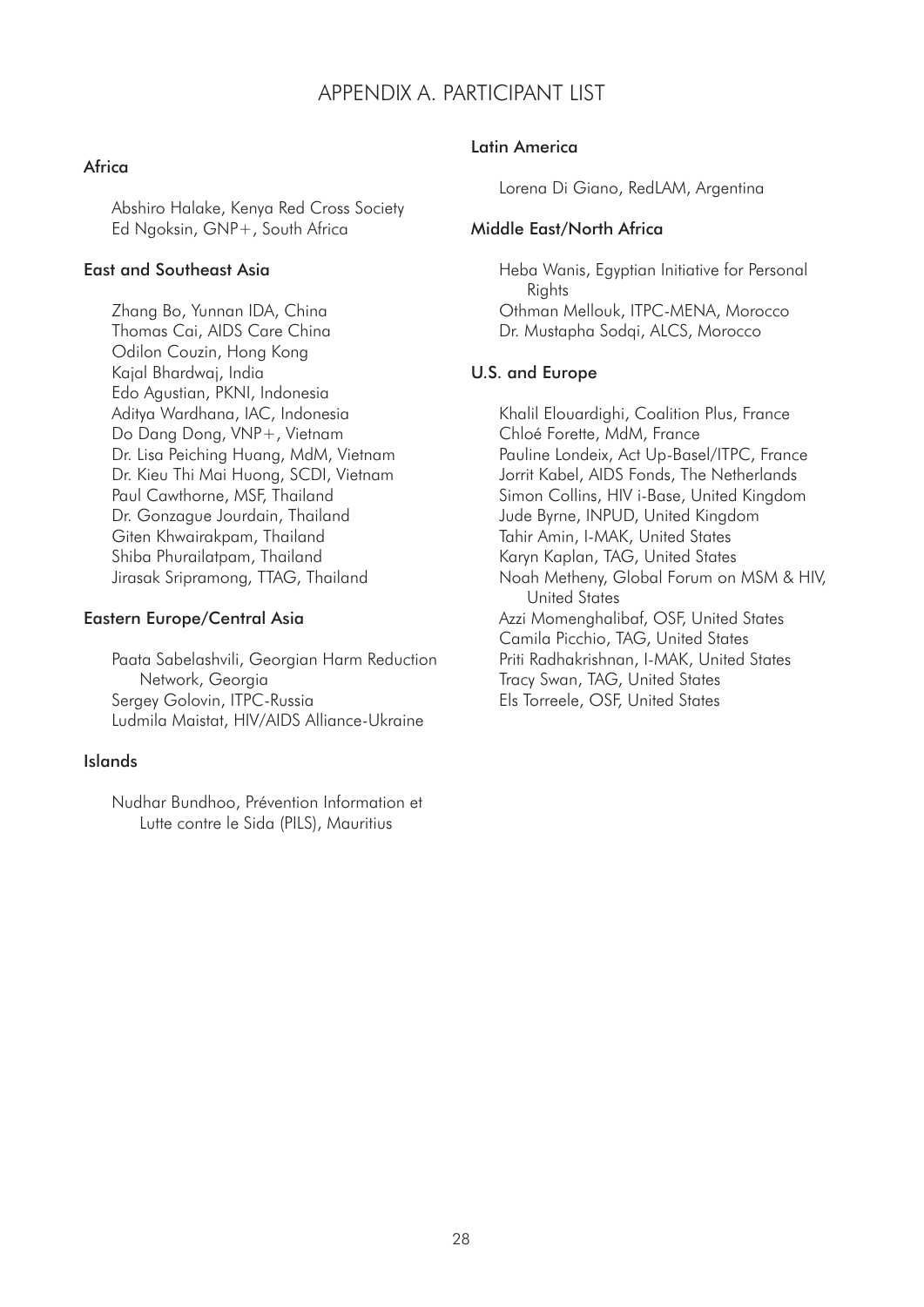## APPENDIX B. PHARMACEUTICAL COMPANY REPRESENTATIVES

#### AbbVie

Kazuo Aota, Medical Director, HCV [Japan, Asia-Pacific (JAPAC)] Dirk Van Eeden, Senior Director, Current Affairs Communication Jim Howley, Director, Global Patient Relations

#### BMS

BL Neo, MD, Disease Strategy Lead, Virology Medical Sunil Patel, Director, Global & Corporate Policy, Virology Gary Rose, Director, Global Medical Advocacy, Virology

#### **Gilead**

Gregg Alton, Executive Vice President, Corporate and Medical Affairs Nick Francis, Access, Emerging Markets and Health Policy, Public Affairs Phil Pang, Director of Clinical Research (via teleconference) Clifford Samuel, Vice President, Access Operations and Emerging Markets

#### Janssen

Karin Cerri, Senior Director – External Partnerships Ronan Collins, Director, Global Communications and Public Affairs Paul Slade, Senior Director, Infectious Diseases & Vaccines Regional Medical Affairs Asia-Pacific

#### Merck

Fernando Alvarez Bognar, MD - Regional Director Medical Affairs, Asia Pacific (Hepatitis) Isabelle Girault – Executive Director, Access & Strategy, HIV & Hepatitis, Emerging Markets Paul E. Schaper, Executive Director, Global Public Policy Kittima Sriwatanakul - External Affairs Director

#### Roche

Rene Maier, Senior In-Market Pricing Leader, Latam, APAC, CEMAI Harald Sprenger, Market Access Leader, APAC Yvette Venable, Global Head of Public Policy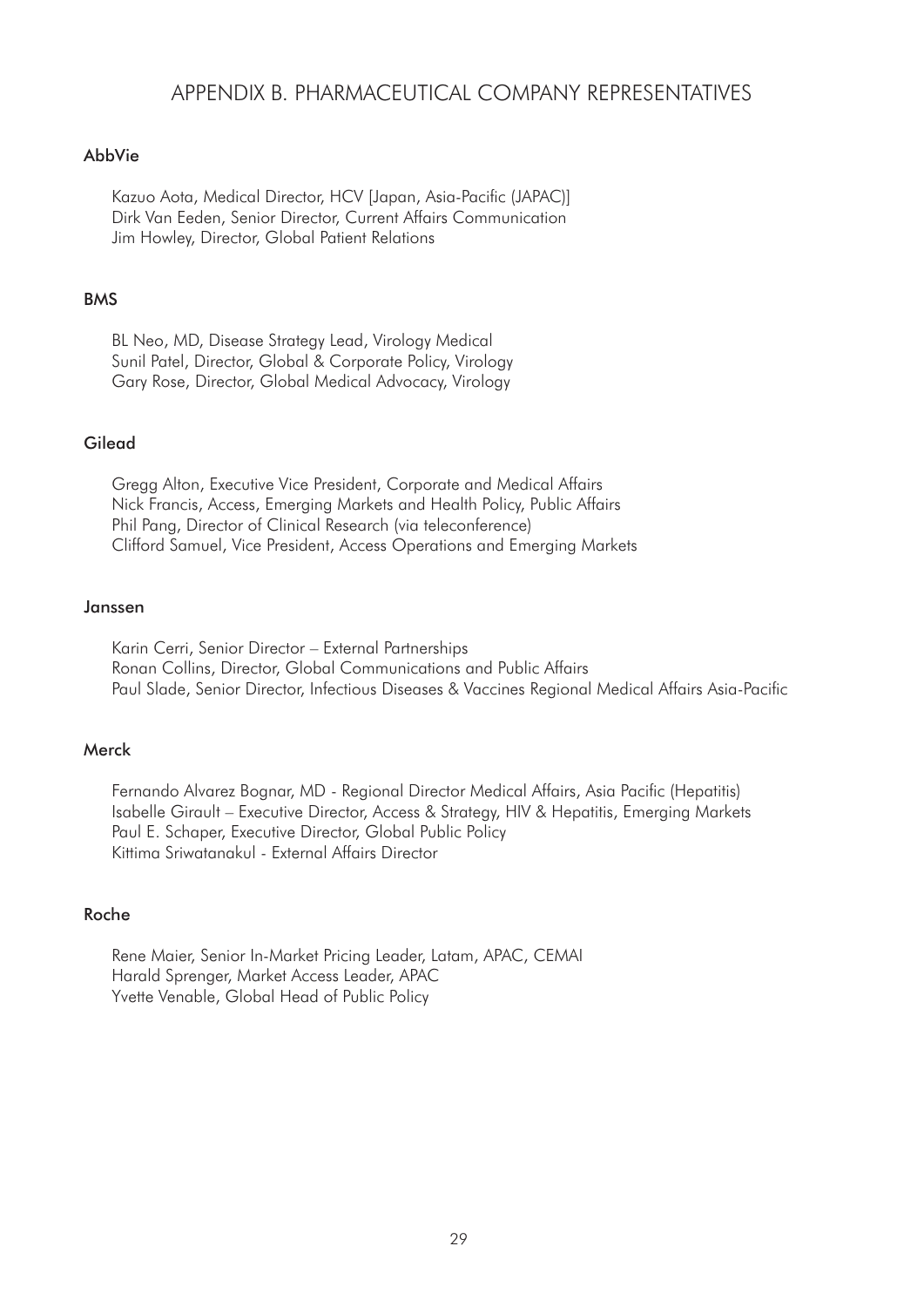# APPENDIX C. MEETING AGENDA

## Saturday, Feb. 22 (Day 1)

| $8:45-9:45$     | Welcome (K. Kaplan, TAG and S. Phurailatpam, APN+)                                                                              |
|-----------------|---------------------------------------------------------------------------------------------------------------------------------|
| $9:45-11:15$    | Basic DAA Literacy Training (T. Swan, TAG)                                                                                      |
| $11:15-11:30$   | Coffee Break                                                                                                                    |
| $11:30 - 12:30$ | Introduction to Biosimilars (A. Momen, OSF)                                                                                     |
| $12:30 - 1:30$  | Lunch                                                                                                                           |
| $1:30 - 3:00$   | Strategizing for HCV Treatment Access: Key Intellectual Property (IP) Issues<br>(P. Londeix, Act Up-Basel; K. Bhardwaj - India) |
| $3:00 - 3:15$   | Coffee Break                                                                                                                    |
| $3:15 - 5:00$   | Advocacy discussion                                                                                                             |
| $5:00 - 5:30$   | Wrap-up                                                                                                                         |

# Sunday, Feb. 23 (Day 2)

| $9:00 - 10:30$  | Key populations<br>People who inject drugs (J. Byrne, INPUD)<br>Men who have sex with men (N. Metheny, MSM-GF) |
|-----------------|----------------------------------------------------------------------------------------------------------------|
| $10:30 - 11:30$ | HCV DAA patent update and strategies for access<br>(T. Amin, I-MAK, via teleconference)                        |
| $11:30-11:45$   | Coffee Break                                                                                                   |
| $11:45-1:00$    | Pharmaceutical company approaches to HCV treatment access<br>(P. Cawthorne, MSF; S. Collins, HIV i-base)       |
| $1:00 - 2:00$   | Lunch                                                                                                          |
| $2:00 - 3:00$   | Experiences of Asia and EECA CAB Pharma Negotiations<br>(S. Phurailatpam, S. Golovin, ITPC-Ru)                 |
| $3:00 - 4:30$   | Drug company meeting logistics (T. Swan, S. Collins)                                                           |
| $4:30 - 4:45$   | Coffee Break                                                                                                   |
| $4:45 - 6:00$   | Drug company meeting logistics (continued)                                                                     |
| $6:00 - 6:30$   | Q&A, wrap-up (Facilitator: K. Kaplan)                                                                          |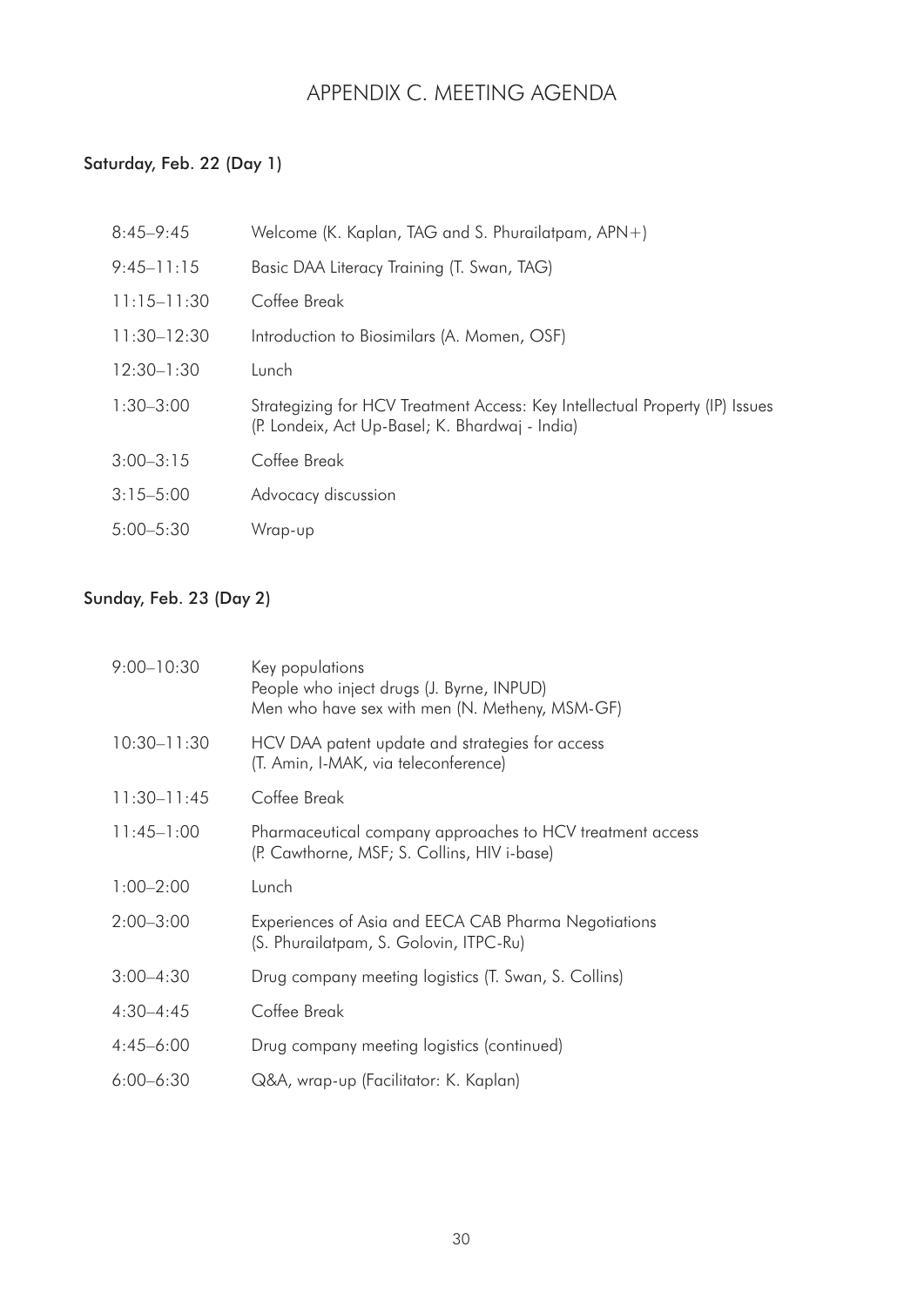# Monday, February 24 (Day 3)

| $9:00 - 11:00$  | Meeting with BMS     |
|-----------------|----------------------|
| $11:00 - 11:15$ | Coffee Break         |
| $11:15-1:15$    | Meeting with AbbVie  |
| $1:15 - 2:15$   | Lunch                |
| $2:15-4:15$     | Meeting with Janssen |
| $4:15-4:30$     | Coffee Break         |
| $4:30 - 6:30$   | Meeting with Merck   |

# Tuesday, February 25 (Day 4)

| $9:00 - 11:00$  | Meeting with Roche                               |
|-----------------|--------------------------------------------------|
| $11:00-11:15$   | Coffee Break                                     |
| $11:15 - 12:00$ | Advocacy next-steps discussion                   |
| $12:00 - 1:00$  | Lunch                                            |
| $1:00 - 4:00$   | Meeting with Gilead                              |
| $4:00 - 5:00$   | Meeting with Zydus/Cadila generic company, India |
| $5:00 - 6:30$   | Closing and wrap-up; advocacy action plan        |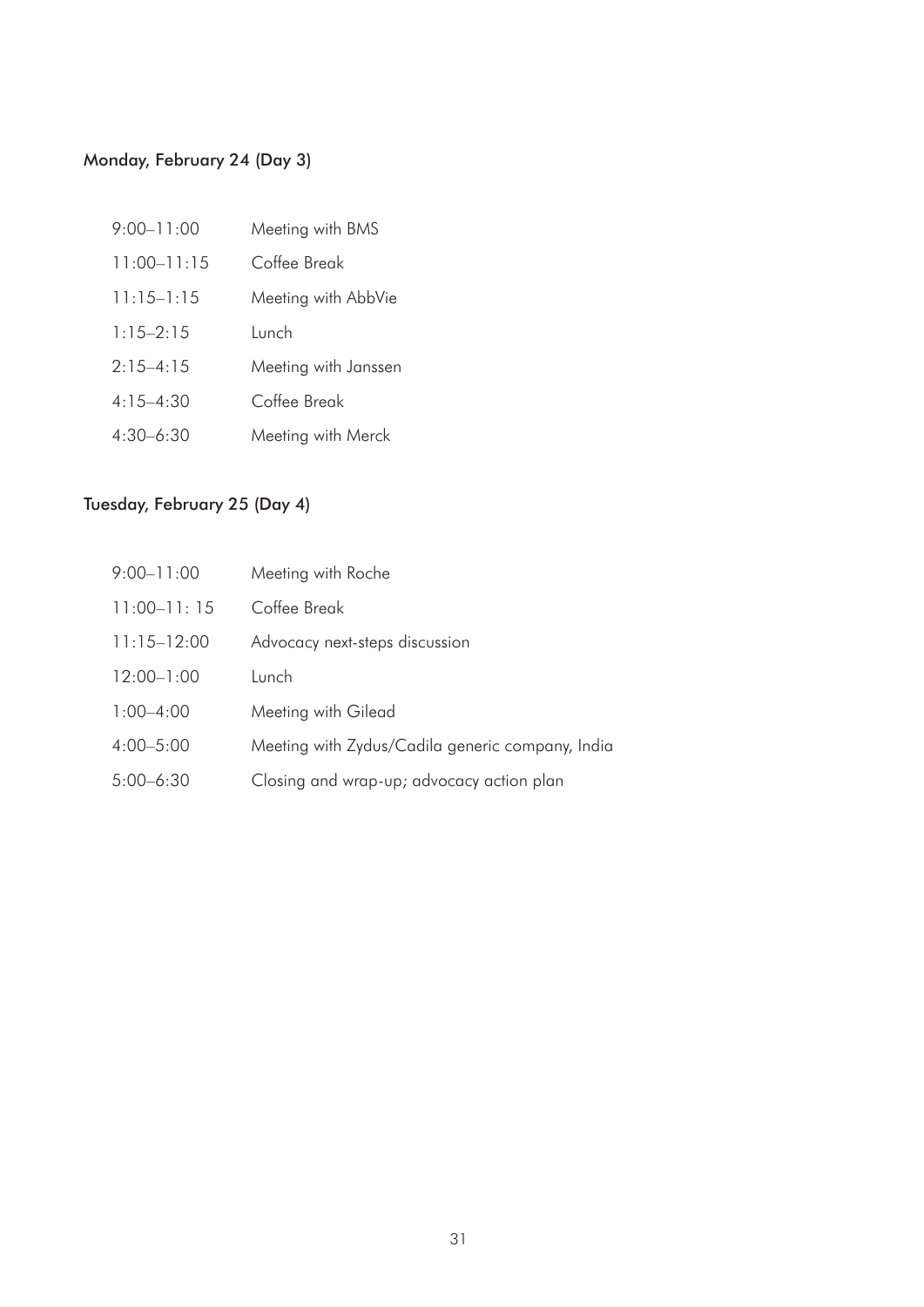# APPENDIX D. QUESTIONS TO COMPANIES

#### **General Questions (for all originator companies)**

#### A. Drug development

Please provide a brief update on your approved DAAs and those in the pipeline, including the following: sofosbuvir, ledipasvir, simeprevir, MK-5172 + MK-8742, daclatasvir, faldaprevir, asuneprevir, BMS-791325, ABT-450/r, ABT-267, and ABT-333.

Which drug-drug interaction trials have been conducted, and what are the results?

Have you assessed the antiviral activity of your DAAs against genotypes 4, 5, and 6, since these are understudied [and prevalent in low-/middle-income countries (LMICs)]?

Did look at new DAAs in pre- and post-menopausal women? Are there plans to study this?

Where can information about investigator initiated studies be found on your website? How else can we gain access to it?

Do you have an ideal drug regimen combining with another company products, and plans for studying them?

Please provide information on your access programs, including criteria for compassionate use, and plans to support or launch clinical trials.

#### B. Registration

Please provide expected dates for registering new DAAs in each country (see participant list) or by region, and for what indications will you seek approval (i.e., genotypes, HIV/HCV-coinfected, etc.)

#### C. Pricing

What are your pricing plans and strategies, by region and country?

Will tiered pricing be implemented? Where and how?

Please provide updates on your price negotiations with specific LMIC ministries of health, and share plans for meeting with other governments.

For companies with approved DAAs: In the interest of transparency, will you release country-specific pricing?

Are there plans to reduce the price of HCV drugs currently on the market? If so, please describe them.

#### D. Licensing

Are you planning to issue voluntary licenses to local manufacturers in LMICs?

Which companies do you plan to work with, and where? Can you tell us the price or price range set for each drug?

Whether and how you may be planning licensing strategies with, for example, the Medicines Patent Pool (MPP) or other mechanisms?

#### E. Marketing/Sales

For companies with approved DAAs: Please provide your sales data from global markets.

What are your regional marketing plans?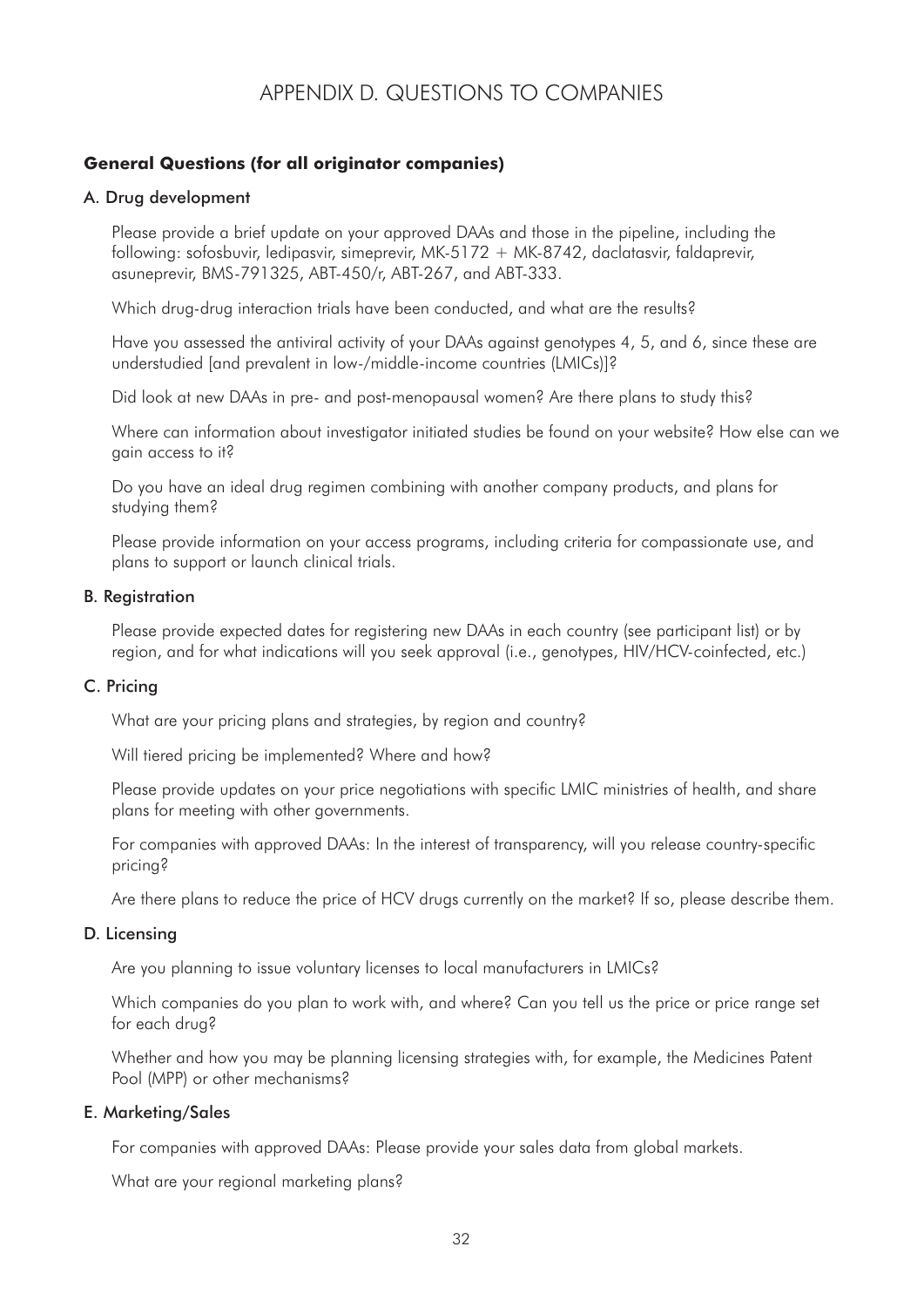### **Company-Specific Questions**

#### AbbVie

We are aware that the FDA and EMA submissions for DAA regulatory approval are expected in Q2 2014. What about submissions in the rest of the world?

#### Gilead

Is there any change of plans regarding potential cooperation with BMS for the phase III studies?

Please provide an update on your registration process of sofosbuvir in Indonesia.

#### Janssen

Does the company have a phase-out strategy for telaprevir in the light of more effective and safe regimens entering the market?

Given active telaprevir marketing in some places, what are your plans for registering and providing access to simeprevir?

#### Merck

Can you provide an update on price negotiations with the Ministry of Health (MOH) in Indonesia? In December 2013, activists were informed by the MOH during a meeting with the National AIDS Commission that negotiations were ongoing and that a price reduction on PEG-IFN in Indonesia was imminent.

Merck is the first company to have an in-house regimen including both PEG-IFN and DAAs. Does the company have any specific plans for a package price for markets that are rolling out national hepatitis C treatment programs?

#### Roche

What information do you use to formulate pricing decisions for HCV RNA testing?

Are you planning to lower the price of viral load testing, including the cost of reagents and other components? Please describe.

Can you provide an update on price negotiations with the MOH in Indonesia? In December 2013, activists were informed by the MOH during a meeting with the National AIDS Commission that negotiations were ongoing and that a price reduction on PEG-IFN in Indonesia was imminent.

Roche states it implements a differential pricing approach, but we do not see that in reality (at least not in the EECA markets, with the exception of Georgia, perhaps, and Ukraine, to some degree). When will we see significant price reductions in countries like Moldova, Armenia, Kyrgyzstan?

#### Suggestions/requests:

It will be excellent if you can prepare to provide global, regional, and country-level information if requested (please use participant list, attached).

It will be excellent if your slide presentation can be provided in advance, or at least have 40 hard copies of the presentation distributed to participants at the meeting.